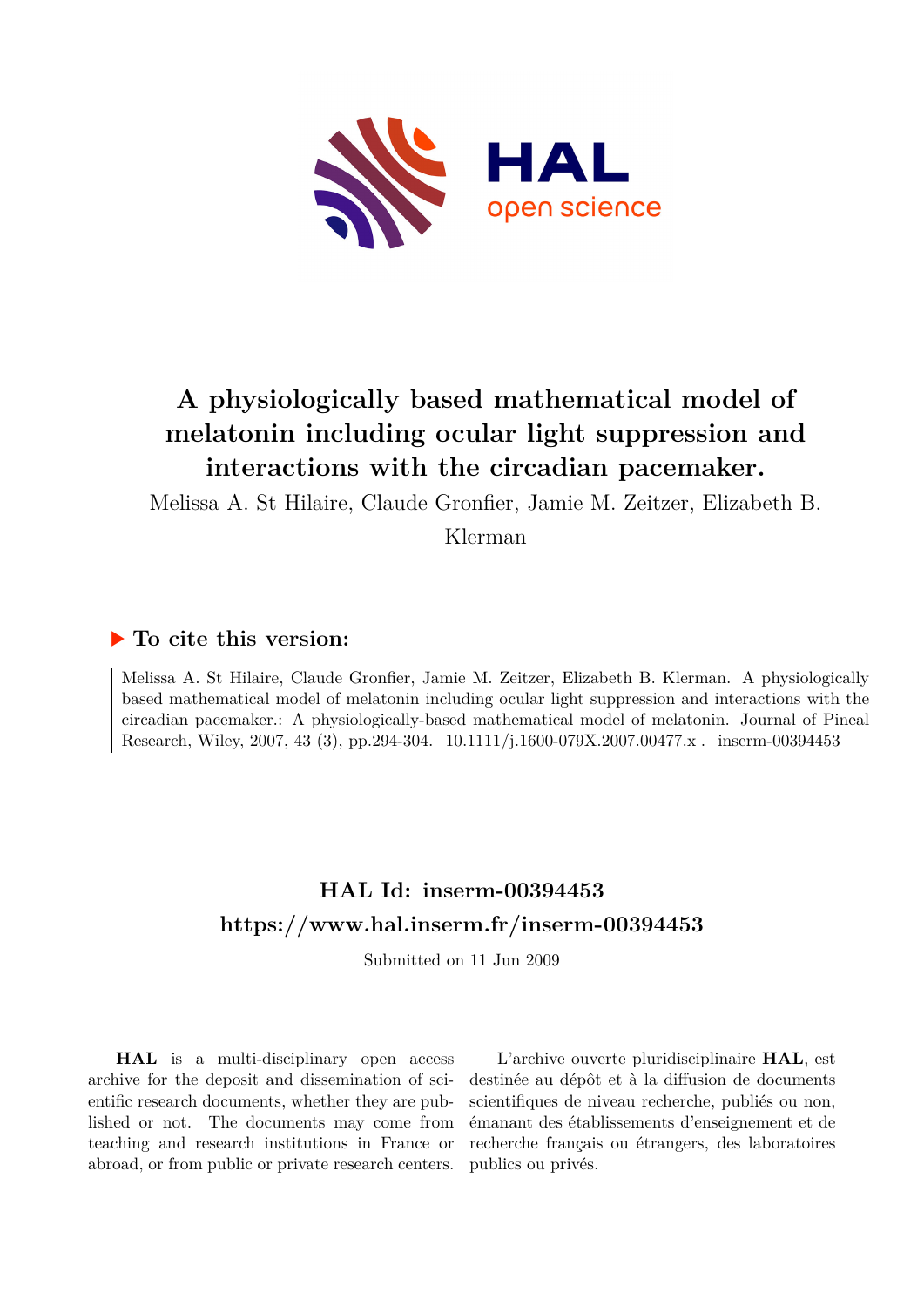# **A physiologically-based mathematical model of melatonin including ocular light suppression and interactions with the circadian pacemaker**

Melissa A. St. Hilaire<sup>1</sup>, Claude Gronfier<sup>2</sup>, Jamie M. Zeitzer<sup>3</sup>, Elizabeth B. Klerman<sup>1</sup> <sup>1</sup>Division of Sleep Medicine, Brigham and Women's Hospital and Harvard Medical School, Boston, MA, USA

 $2$ Inserm, U846, Stem Cell and Brain Research Institute, Department of Chronobiology, Bron, F-69500, France; Université Lyon 1, Lyon, F-69003, France

<sup>3</sup>Department of Psychiatry and Behavioral Sciences, Stanford University, VA Palo Alto Health Care System, Palo Alto, CA, USA

Running Title: A physiologically-based mathematical model of melatonin

Corresponding author: Melissa A. St. Hilaire, Division of Sleep Medicine, Brigham and Women's Hospital, 221 Longwood Ave, Boston MA 02115. Tel: 617-278-0620 Fax: 617-732- 4015 Email: msthilaire@rics.bwh.harvard.edu

Keywords: melatonin, mathematical models, sleep, circadian, suppression, plasma, saliva, ocular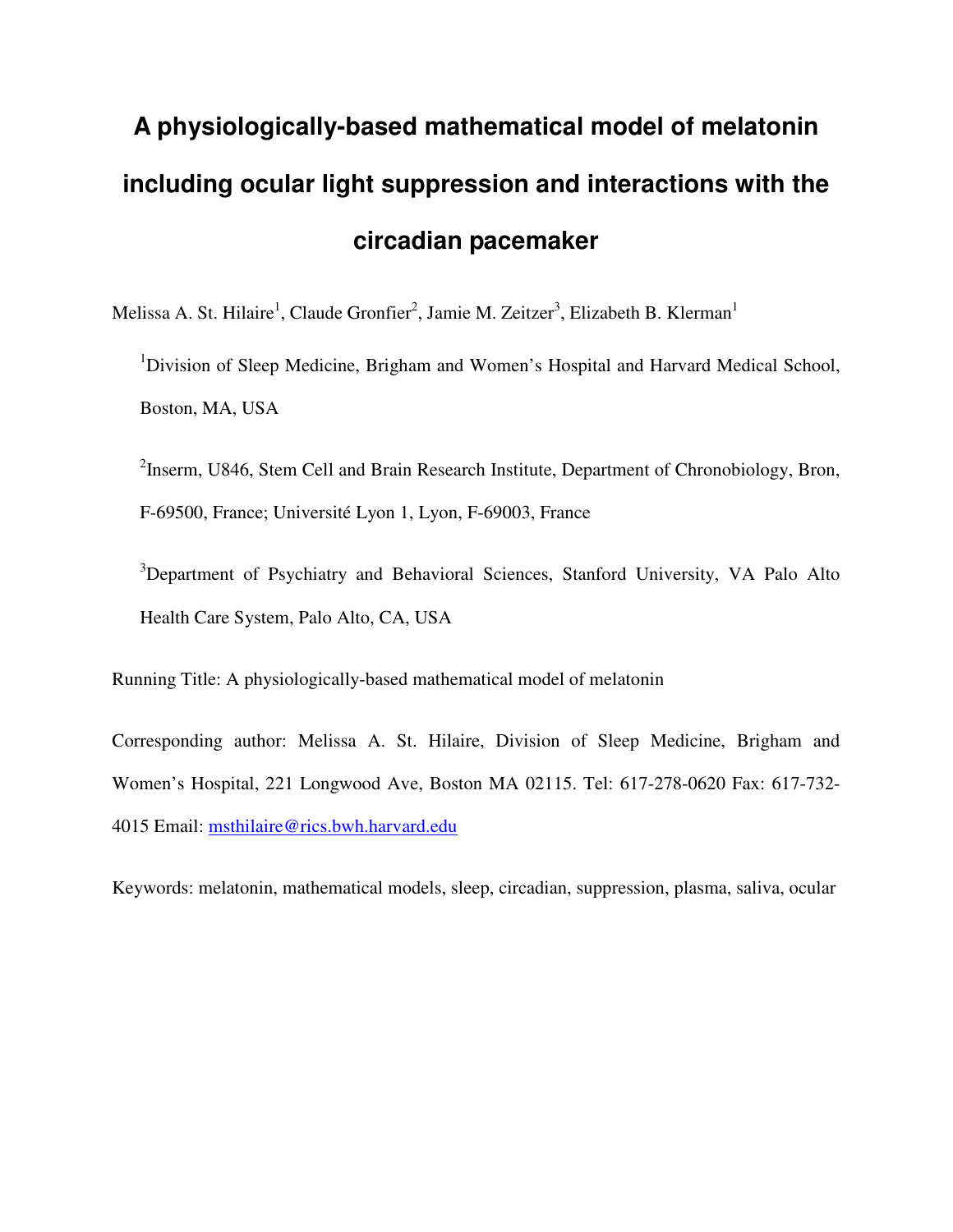## **Abstract**

The rhythm of plasma melatonin concentration is currently the most accurate marker of the endogenous human circadian pacemaker. A number of methods exist to estimate circadian phase and amplitude from the observed melatonin rhythm. However, almost all of these methods are limited because they depend on the shape and amplitude of the melatonin pulse, which varies among individuals and can be affected by environmental influences, especially light. Furthermore, these methods are not based on the underlying known physiology of melatonin secretion and clearance, and therefore cannot accurately quantify changes in secretion and clearance observed under different experimental conditions. A published physiologically-based mathematical model of plasma melatonin can estimate synthesis onset and offset of melatonin under dim light conditions. We amended this model to include the known effect of melatonin suppression by ocular light exposure and to include a new compartment to model salivary melatonin concentration, which is widely used in clinical settings to determine circadian phase. This updated model has been incorporated into an existing mathematical model of the human circadian pacemaker and can be used to simulate experimental protocols under a number of conditions.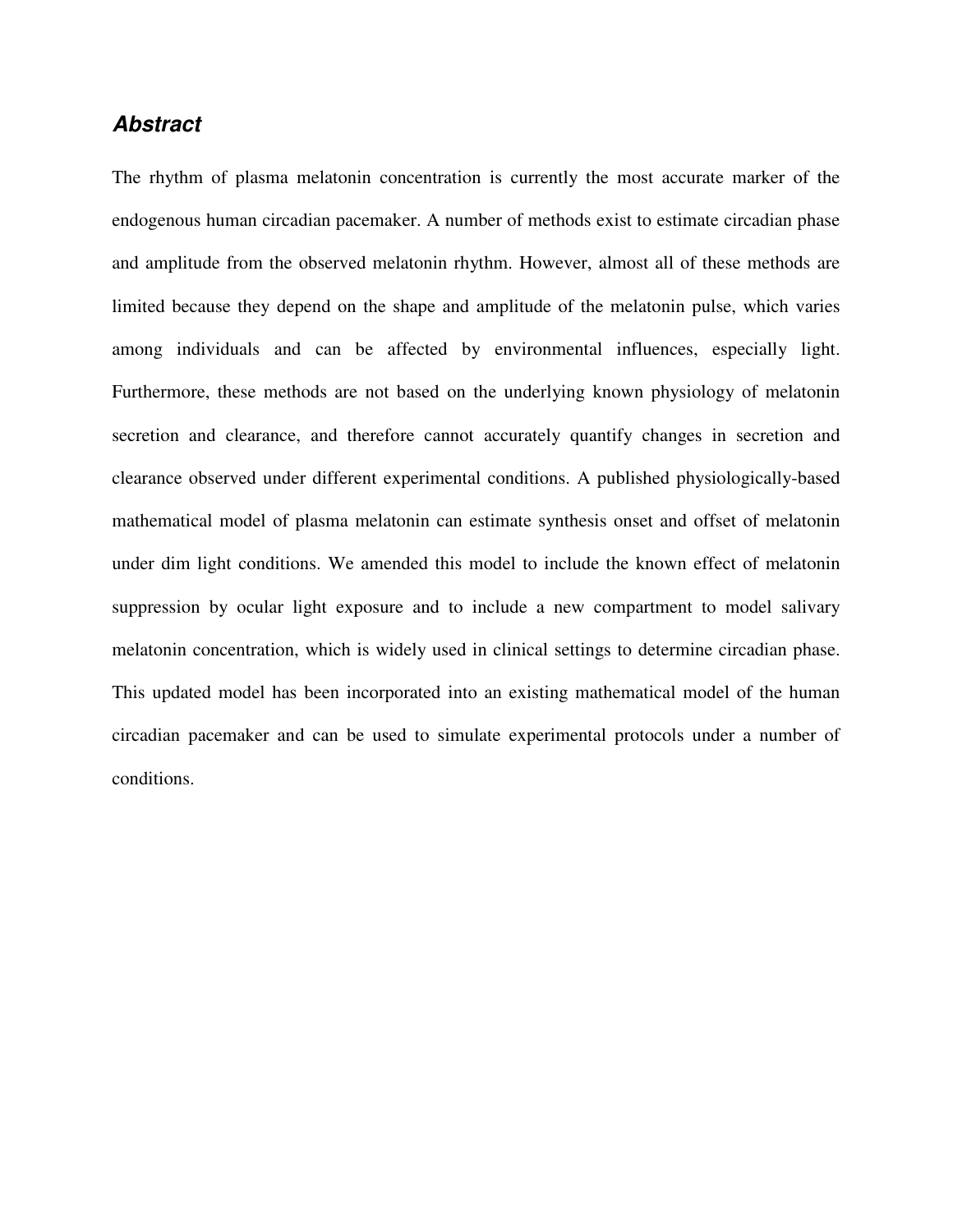## **Introduction**

The activity of the endogenous circadian pacemaker located in the suprachiasmatic nucleus (SCN) within the hypothalamus cannot be measured directly in humans. In order to extract information about circadian phase or amplitude or other characteristics of the circadian system, overt marker rhythms must be used. A comparison of the plasma melatonin rhythm to two other marker rhythms, core body temperature and cortisol, revealed that phase markers measured by melatonin were the least variable under relatively constant conditions, and therefore are more precise markers of the endogenous circadian rhythm (1). Melatonin is also commonly used as a marker in circadian rhythms research because it can be assayed in blood, saliva or urine and because it is relatively unaffected by sleep-wake state or changes in posture (2).

Multiple mathematical methods have been published (for review, see (2) and (1)) by which circadian phase can be extracted from the plasma melatonin rhythm. Most of these methods depend on curve-fitting of the melatonin profile and/or the crossing of a threshold to determine phase. Thus, these methods assume certain characteristics about the shape and amplitude of the melatonin profile. For example, to calculate phase as the "quarter crossing of the fit" (*DLMO25%*), the amplitude of a melatonin pulse is calculated from a 3-harmonic fit of the data, which assumes that the shape of the melatonin pulse can be captured by a fundamental plus 2 harmonic (e.g., approximately 24, 12, and 8 hr) sinusoidal curve. Then, 25% of this fit amplitude is calculated and linear interpolation is used to estimate the time at which the plasma melatonin concentration crosses this value. This time is used as the phase marker (see Fig. 3 of (3)).

This or similar phase estimates may not be accurate for several reasons: a) There is large *intra*individual variability in melatonin amplitude and shape across several days, especially during an experimental intervention such as a light pulse under different background lighting conditions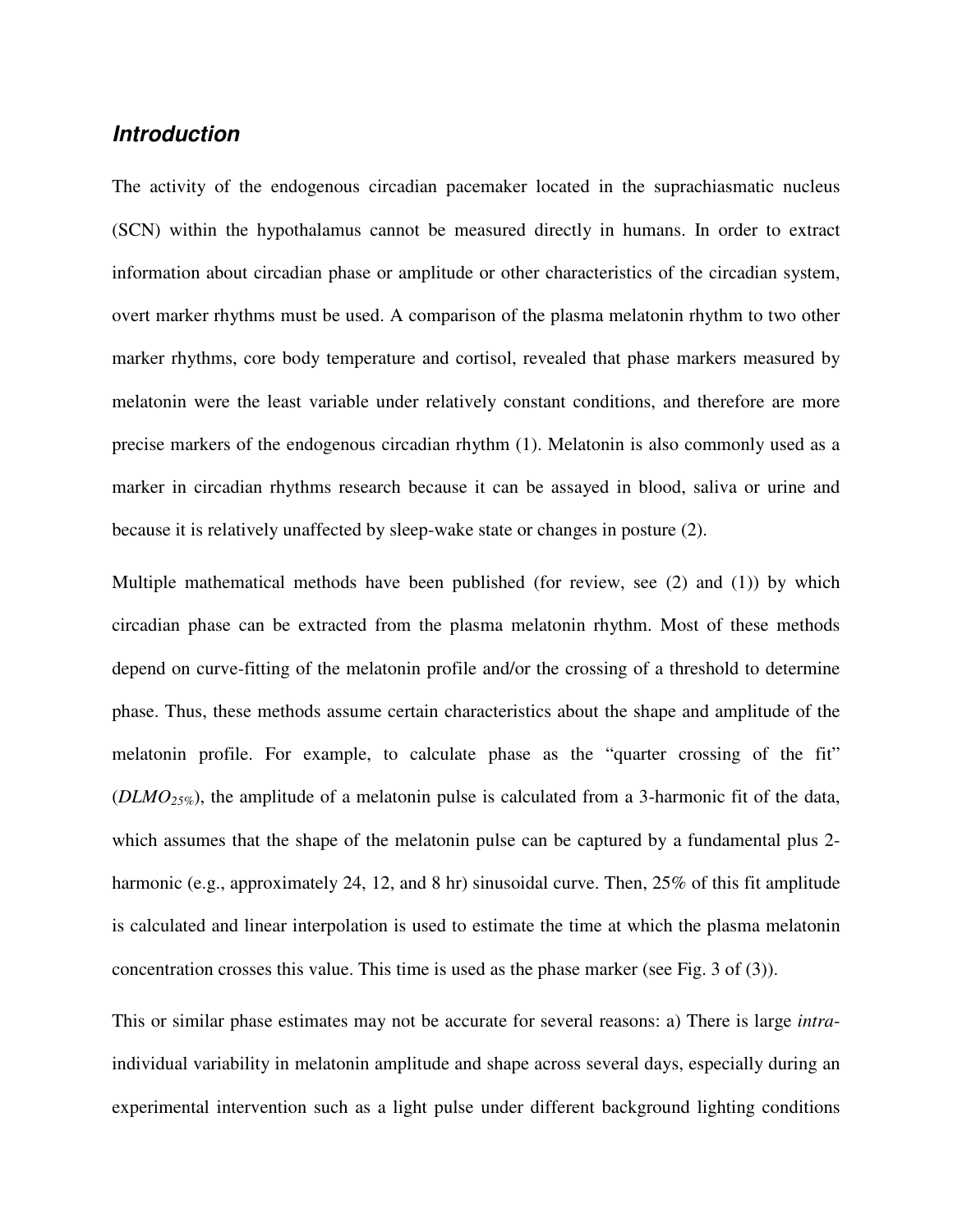(4); b) There is large *inter*-individual variability in melatonin amplitude (5), (6). Therefore, some threshold methods may not be accurate in individuals with low amplitude of melatonin concentration; c) Linear interpolation assumes that the change in melatonin concentration across the interpolation interval is linear, which may not be true, especially when sampling rate is infrequent.

There are two other problems with most current measures of melatonin phase and amplitude. Most investigators agree that the increase of melatonin secretion is a marker of circadian phase [need reference]. However, the different definitions of this increase – which depend on the threshold or fit used – make it difficult to compare results across studies, or even to associate the time of the change with the physiology. A second problem is that the error in the calculation is not reported. Some circadian rhythms experiments report phase shifts of as little as 30 minutes as significant. However, without knowledge of the error in the phase marker, the statistical significance of the results and the statistical power of the experiments may not be known.

The suppression of melatonin by ocular light exposure has been used to probe the sensitivity of the circadian pacemaker to light in blind persons (7), to varying intensities and durations of polychromatic light exposure, and to long-term changes in light exposure (4). This method is appropriate because the pathway for ocular light suppression of melatonin begins in the retina, travels via the single-synaptic retino-hypothalamic tract (RHT) to the SCN of the hypothalamus, through the paraventricular nuclei (PVN) and the superior cervical ganglion (SCG) and ends in the pineal (8). Intensity response curves (9) demonstrate that the half-maximum sensitivity to light estimated from plasma melatonin suppression occurs at approximately 100 lux, with maximum melatonin suppression occurring between 1000 and 10000 lux. For comparison, ordinary room light levels are approximately 100 lux; studies conducted in room light may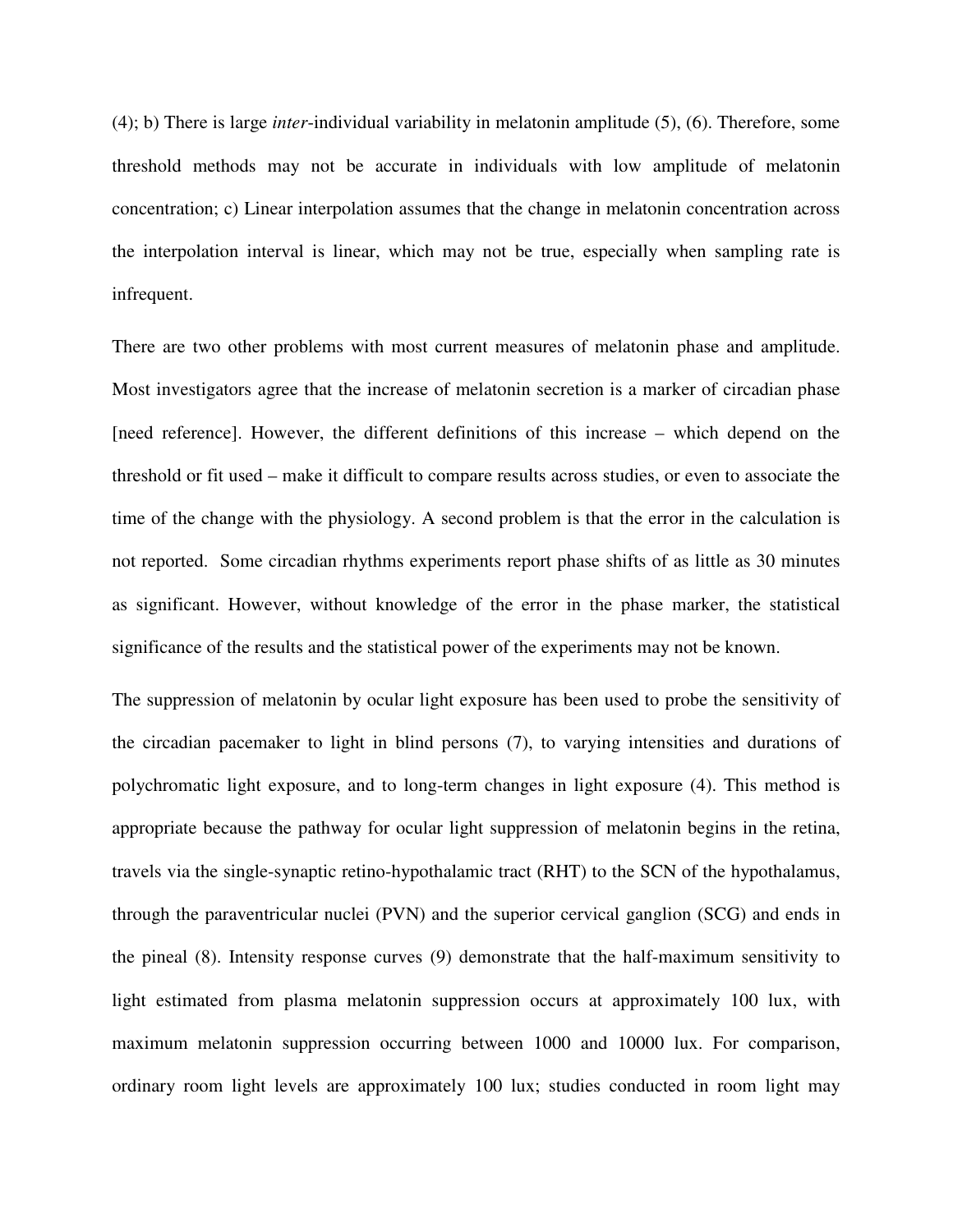inadvertently include melatonin suppression in addition to other specified experimental effects. More recent studies have also reported melatonin suppression by monochromatic light with peak sensitivity in the short-wavelength bands  $(10) (11) (12) (13)$ .

In 1997, Brown et al. (14) introduced a method for calculating melatonin phase and amplitude using a physiologically-based differential equation model of the diurnal variation of plasma melatonin concentrations. Details of the model are included below, in the Methods section. This model can be used to estimate the onset (*SynOn*) and offset (*SynOff*) of plasma melatonin production, as well as the amount of melatonin secreted (amplitude). The onsets and offsets estimated by the model were comparable to assessments of melatonin phase based on threshold methods. This method also yields information about the infusion rates of melatonin into and clearance rates of melatonin out of the plasma, information that cannot be extracted using the other methods but that may be useful in understanding the physiology. A method to estimate melatonin phase that is based on physiology may be a much more useful tool for melatonin analysis because there are no intrinsic assumptions about the shape and amplitude of the melatonin pulse and because the parameters (e.g., synthesis onset and offset, infusion and clearance rates, amplitude) can be directly related to secretory processes. Such information may provide physiological insight into the differences in melatonin levels seen across individuals, and in different conditions.

Salivary melatonin rhythms have also been used as markers of the endogenous circadian pacemaker. Saliva samples for melatonin assay are often collected when it is impossible or impractical to collect plasma samples. Phase estimates are usually calculated by the same curvefitting and threshold methods used for plasma melatonin. However, in addition to the problems detailed above for analyzing plasma samples for circadian information, there are at least two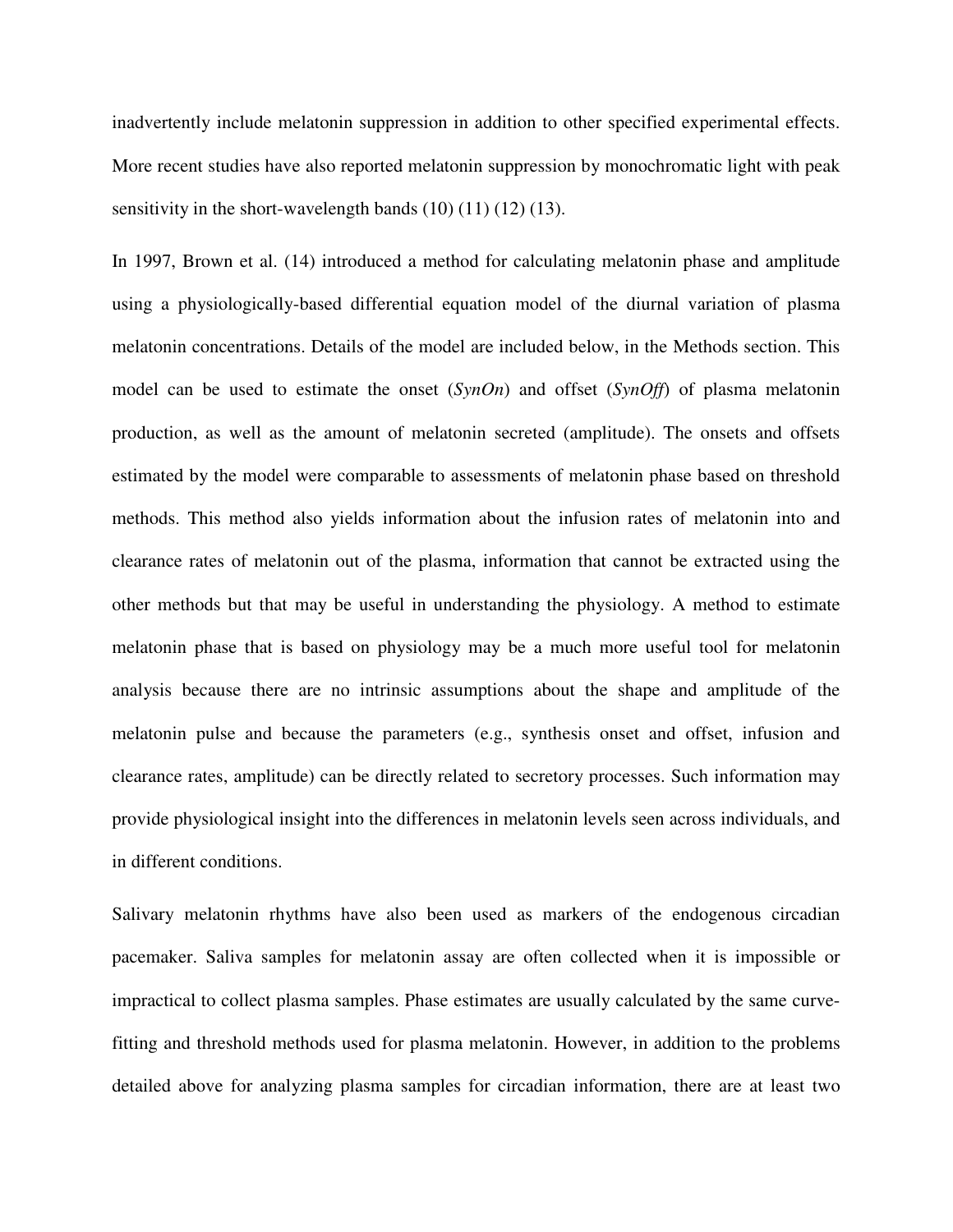additional problems with using saliva for this purpose: (a) Salivary melatonin concentrations are  $\sim$ 30% lower than plasma melatonin concentrations (15) which may make threshold methods even more difficult to apply and (b) often only the rising portion of the salivary melatonin pulse is collected, because most melatonin secretion occurs when an individual is asleep and therefore not available for producing saliva samples. The lack of data from the entire time of melatonin secretion makes it impossible to use any threshold calculation that depends on the overall amplitude of the pulse.

We developed two additions to the existing physiologically-based model of melatonin: (a) a photic effect to predict melatonin suppression by light and (b) a saliva compartment to predict salivary melatonin concentration. This model was then integrated with an existing mathematical model of the effect of light on the human circadian pacemaker (16) and used to estimate melatonin synthesis onset and offset, amplitude and infusion and clearance rates from data collected under a variety of conditions, including (a) a constant routine procedure (CR, described below); (b) exposures to continuous bright light, continuous dim light and intermittent bright light; and (c) conditions in which melatonin sampling rate was low or only included the rising portion of the melatonin curve. We compare these predictions to other known methods of melatonin phase estimation and discuss which methods are most accurate under a variety of experimental conditions.

### **Methods**

#### **Model Equations**

The physiologically-based model of melatonin developed by Brown and colleagues (14) was based on the physiological data of melatonin synthesis, secretion and clearance from rats; it is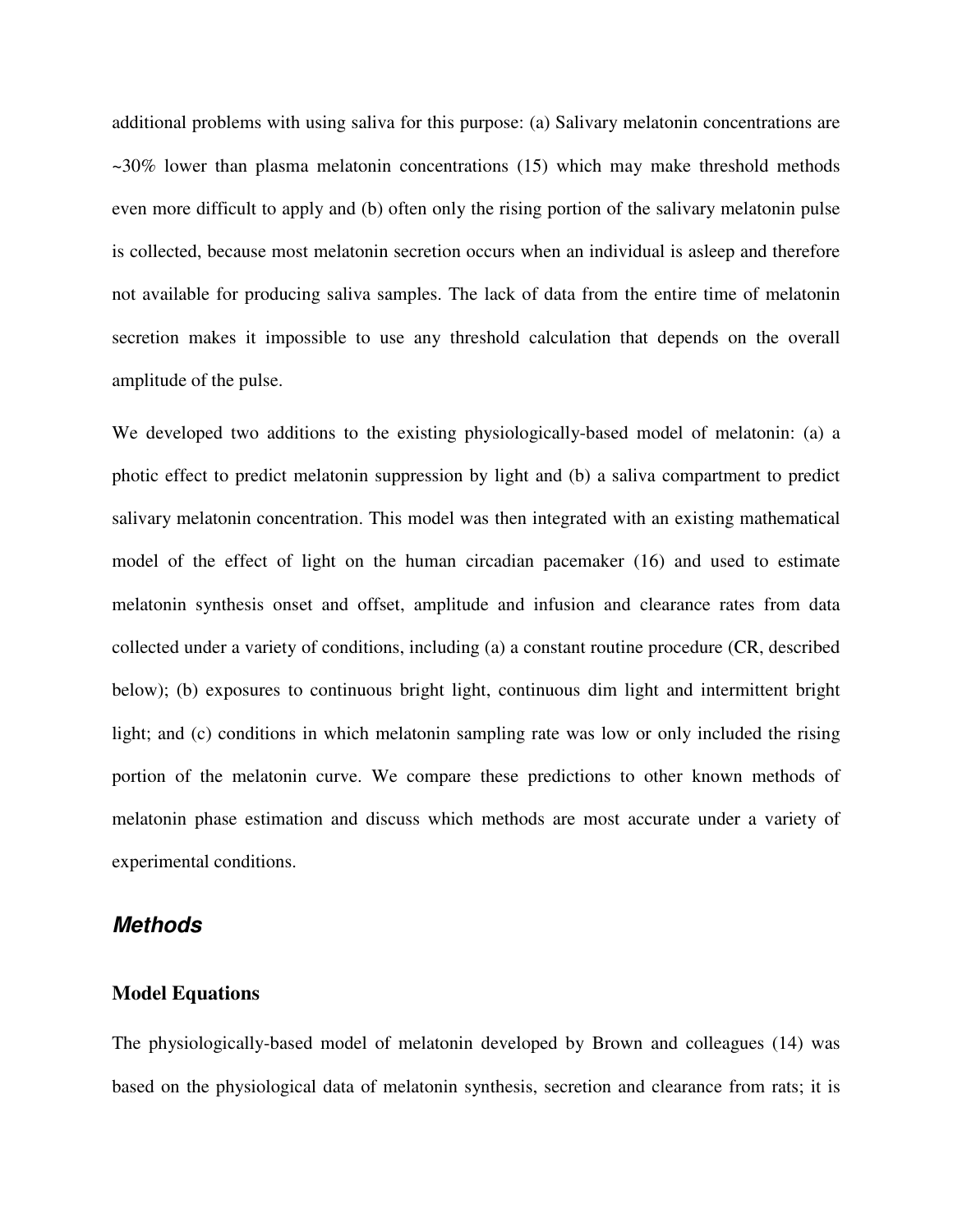assumed that the same or similar physiology exists for humans. The pathway for pineal melatonin synthesis includes the following steps: tryptophan is hydroxylated and then decarboxylated to form serotonin. Arylalkylamine N-acetyltransferase (AANAT) converts serotonin to N-acetylserotonin (17), which is then O-methylated by hydroxindole-Omethyltransferase to produce melatonin (18). Melatonin is not stored in the pineal, which is on the body side of the blood brain barrier, and readily diffuses into the bloodstream (19), where it is transported through the blood, partially bound to albumin (20). The hormone is cleared by the liver and excreted through the urine (21). The mathematical model of this synthesis is a firstorder kinetic process with two compartments: the pineal compartment and the plasma compartment. These two compartments are represented by two first-order differential equations:

$$
\frac{dH_1(t)}{dt} = -\beta_{IP} H_1(t) + A(t)
$$
\n(1)

$$
\frac{dH_2(t)}{dt} = \beta_{IP} H_1(t) - \beta_{CP} H_2(t)
$$
\n(2)

where  $\beta_1$  is the rate of infusion of melatonin into the plasma,  $\beta_c$  is the rate of clearance of melatonin from the plasma,  $H_I(t)$  is the concentration of melatonin in the pineal compartment and  $H_2(t)$  is the concentration of melatonin in the plasma.  $A(t)$  is the AANAT activity at time t and is calculated by the following function:

$$
A(t) = \begin{cases} A \left[ \frac{1 - e^{-\lambda(t - t_{on})}}{1 - e^{-\lambda(t_{off} - t_{on})}} \right] & t_{on} \le t < t_{off} \\ A e^{-\alpha(t - t_{off})} & t_{off} \le t \end{cases}
$$
(3)

where  $\lambda$  is the AANAT activity growth,  $\alpha$  is the AANAT activity decline,  $t_{on}$  is the onset time of increased AANAT activity and *toff* is the offset time of growth in AANAT activity and *A* is the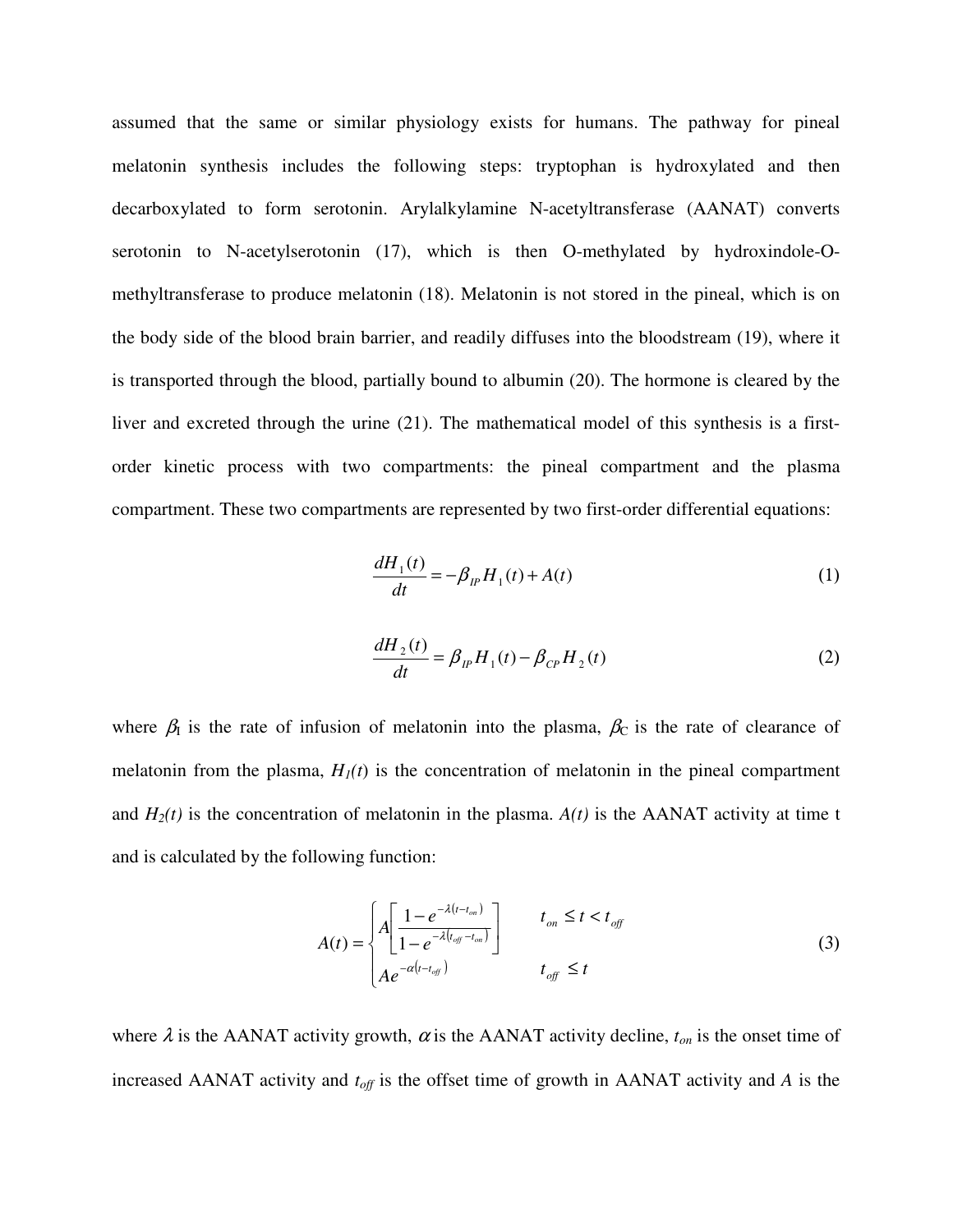maximum AANAT activity ( $pmol·l<sup>-1</sup>·min<sup>1</sup>$ ). Although the original model was based on the assumption that AANAT activity is the rate limiting step of melatonin synthesis, more recent studies indicate that this may not be the case [Liu and Borjigin 2005 J. Pineal Research – need to add to refman].

#### **Data Analysis**

Several datasets were used to develop and test the additions to the physiologically-based model of melatonin. Fluorescent white light was used in all studies (see (22) for details, including light spectrum) . For all protocols, circadian phase was assessed during constant routines (CRs) using a 2-harmonic plus noise fit of Core Body Temperature (*CBTmin*) (23) and melatonin as phase markers. During a CR, individuals remain awake in bed under dim light with frequent small meals; the CR is designed to minimize changes known to affect markers of the circadian pacemaker (24)(25). *CBTmin* was used as the phase marker during the experiment to time events because CBT data are available in real time and can be analyzed immediately, unlike melatonin which must first be assayed. A description of each dataset follows:

*Intermittent Bright Light (IBL) dataset* Gronfier et al. (3) performed a series of experiments to determine the response of the circadian pacemaker to a sequence of intermittent bright light pulses compared to the response of the pacemaker to a continuous bright light or very dim light pulse. In these experiments, 20 subjects were scheduled to two 24.0-hr days in ~90 lux followed by a 26.2-hr CR. After the initial CR, subjects were scheduled to 8 hr of sleep in 0 lux. For the next wake episode, subjects were randomly assigned to a 6.5-hr stimulus, centered ~3.5hr before  $CBT_{min}$ , in one of three lighting conditions: (1) continuous bright light (CBL) at ~9500 lux (n = 6); (2) intermittent bright light (IBL) consisting of six 15-minute bright light pulses of ~9500 lux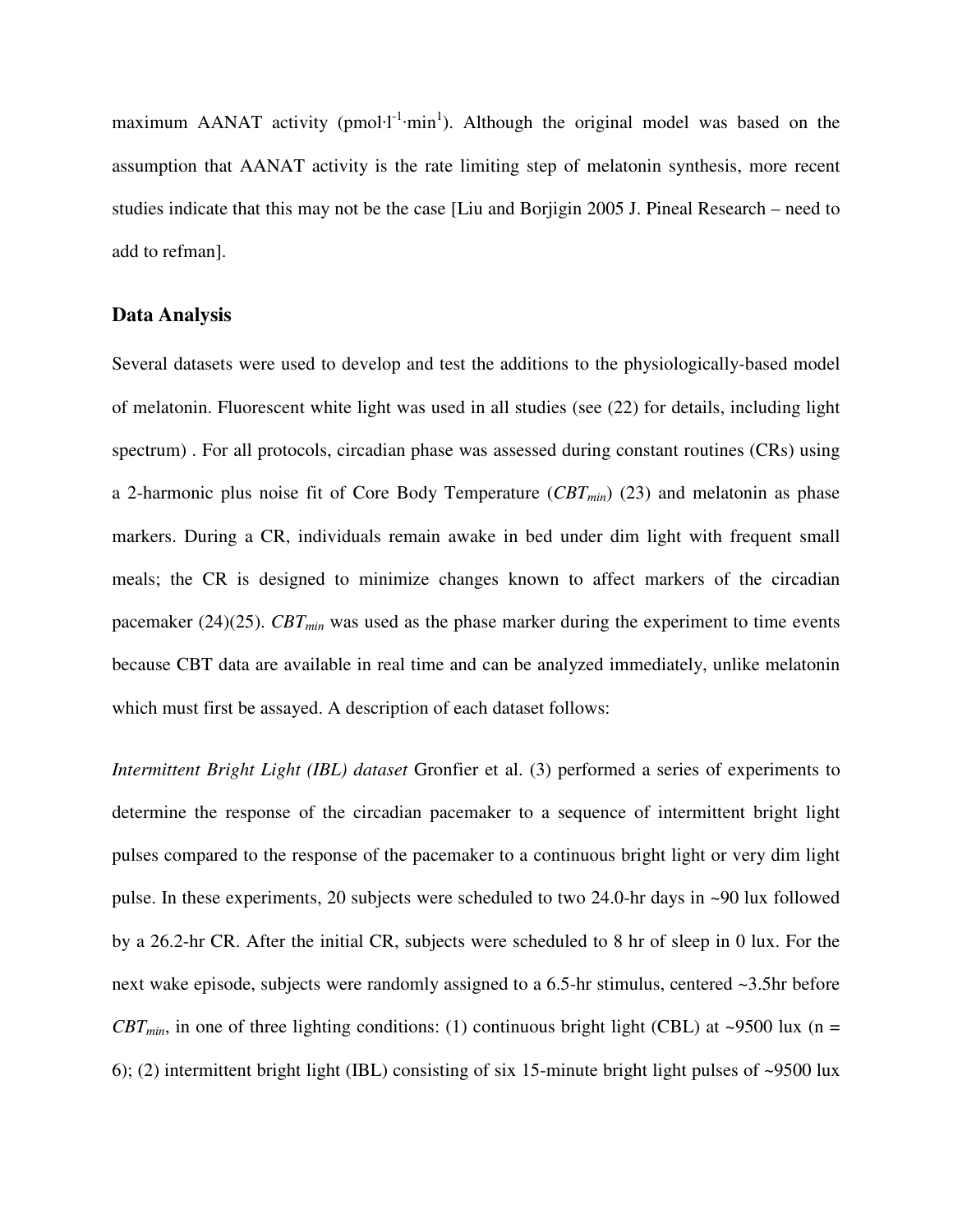separated by 60 minutes of very dim light of  $\lt 1$  lux (n = 7); (3) continuous very dim light (VDL) of  $\leq 1$  lux (n = 7). In each condition, the stimulus was preceded and followed by 30 minutes of  $\lt 1$  lux. The stimulus day was followed by a 64-hr CR. The light level during wakefulness was  $\sim$  1.5 lux from the start of the initial CR until the end of the second CR, except during the light exposure session. Although the IBL stimulus represented only 23% of the total duration of the continuous light exposure, the phase shift of *DLMO25%*, their marker of melatonin phase, during IBL exposure was 74% as great as during a CBL stimulus. Melatonin suppression was observed in the CBL and IBL conditions (26), but was not reported in (3). The data from this study were used to introduce the effect of light in the pineal melatonin concentration equation (Equation 1). The plasma melatonin concentrations from the light exposure days were used to develop and test the addition of a light suppression effect to the melatonin model. The plasma melatonin concentrations from the initial CR were used to determine the entrained phase angles between *CBTmin* and *SynOn* and *SynOff*.

*3-Pulse Phase-Resetting Protocol* Duffy et al. (27) performed a series of experiments in which 31 subjects were scheduled to two 24.0-hr days in ~90 lux followed by a 26 to 33-hr CR, depending on the desired center of the bright light stimulus. After the initial CR, subjects were scheduled to 8 hr of sleep in 0 lux. During the following three wake episodes, subjects were exposed to a 5-hr ~9500 lux pulse centered in the middle of the 16-hr wake episode, which occurred at different circadian phases to either phase-advance or phase-delay the pacemaker. The 3-cycle bright light stimulus was followed by a 40-hr CR. CBT and plasma melatonin rhythms were assessed throughout the protocol. The light level during wakefulness was ~10 lux from the start of the initial CR until the end of the second CR, except during the bright light stimuli. The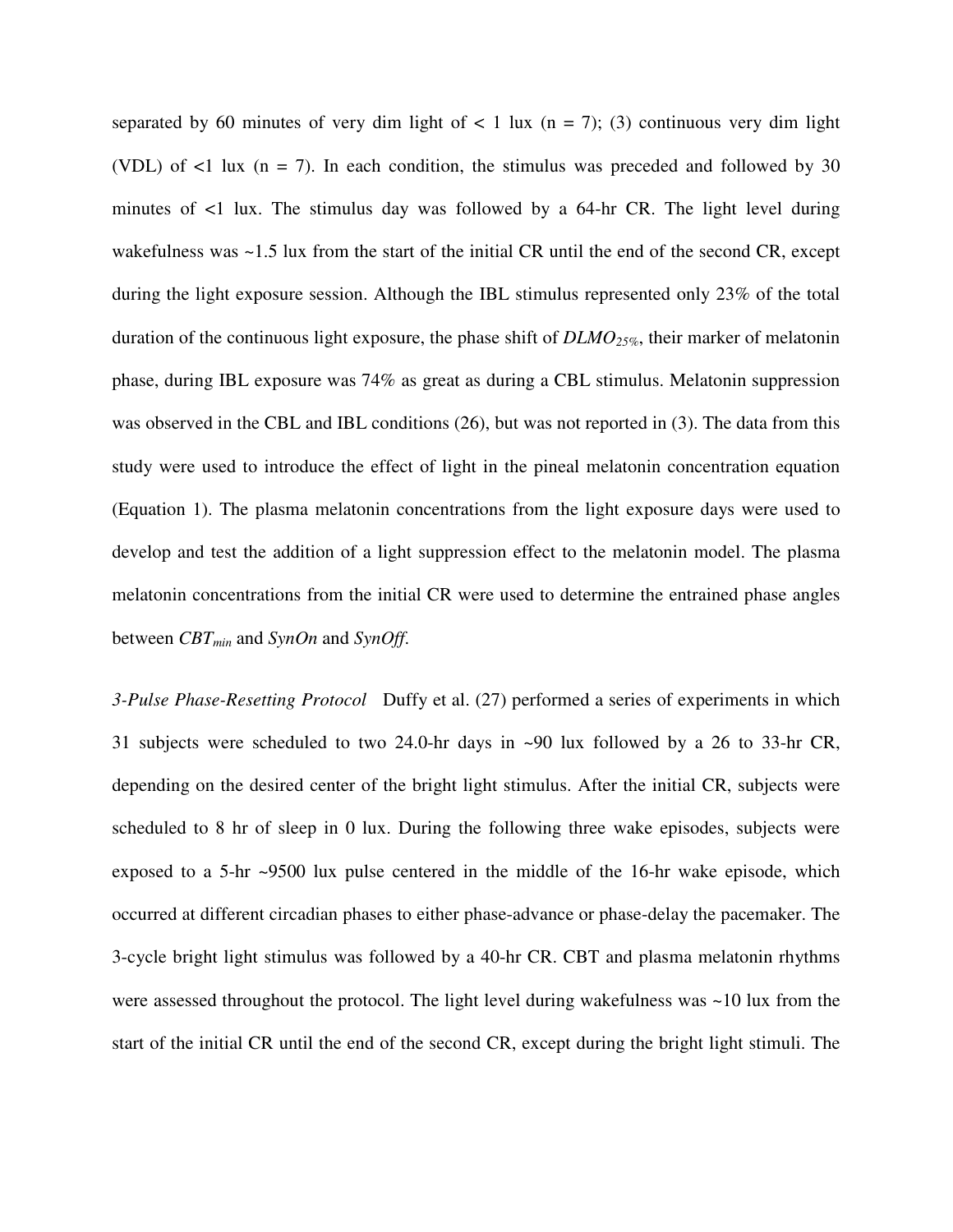plasma melatonin concentrations from the initial CR were used to determine the entrained phase angles between *CBTmin* and *SynOn* and *SynOff*.

*1-Pulse Intensity Response Curve Protocol* Zeitzer et al. (9) performed a series of experiments to determine the response of the pacemaker to light pulses of varying intensities. In these experiments, 21 subjects were scheduled to two 24.0-hr days in 150 lux followed by a  $\sim$ 50-hr CR. After the initial CR, subjects were scheduled to 8 hr of sleep in 0 lux. During the following wake episode, subjects were randomly assigned to receive a single 6.5-hr light pulse centered  $\sim$ 3.5 hr before *CBT<sub>min</sub>* with intensities ranging from 3 lux to 9100 lux. The stimulus day was followed by a 30-hr CR. The light level during wakefulness was ~10 lux from the start of the initial CR until the end of the second CR, except during the stimulus. Melatonin suppression was calculated as the difference between the area under the curve (AUC) of the baseline melatonin pulse and the melatonin pulse during the light exposure divided by the baseline AUC. Baseline AUC was calculated from the 4-hr before the melatonin midpoint during the initial CR and the AUC during the light exposure was calculated using the same clock hours 24 hours later. AUC was calculated using the trapezoidal method. These data were used to validate the addition of a light suppression effect to the melatonin model.

*Salivary Melatonin Concentration dataset* Both salivary and plasma samples were collected for melatonin assay from totally blind subjects scheduled to various inpatient protocols. The details of these protocols were described in Klerman et al. 1998 (28). Data from these totally blind subjects were not confounded by ocular light suppression of melatonin concentrations. The salivary melatonin data were used to test and validate the addition of a salivary compartment to the melatonin model.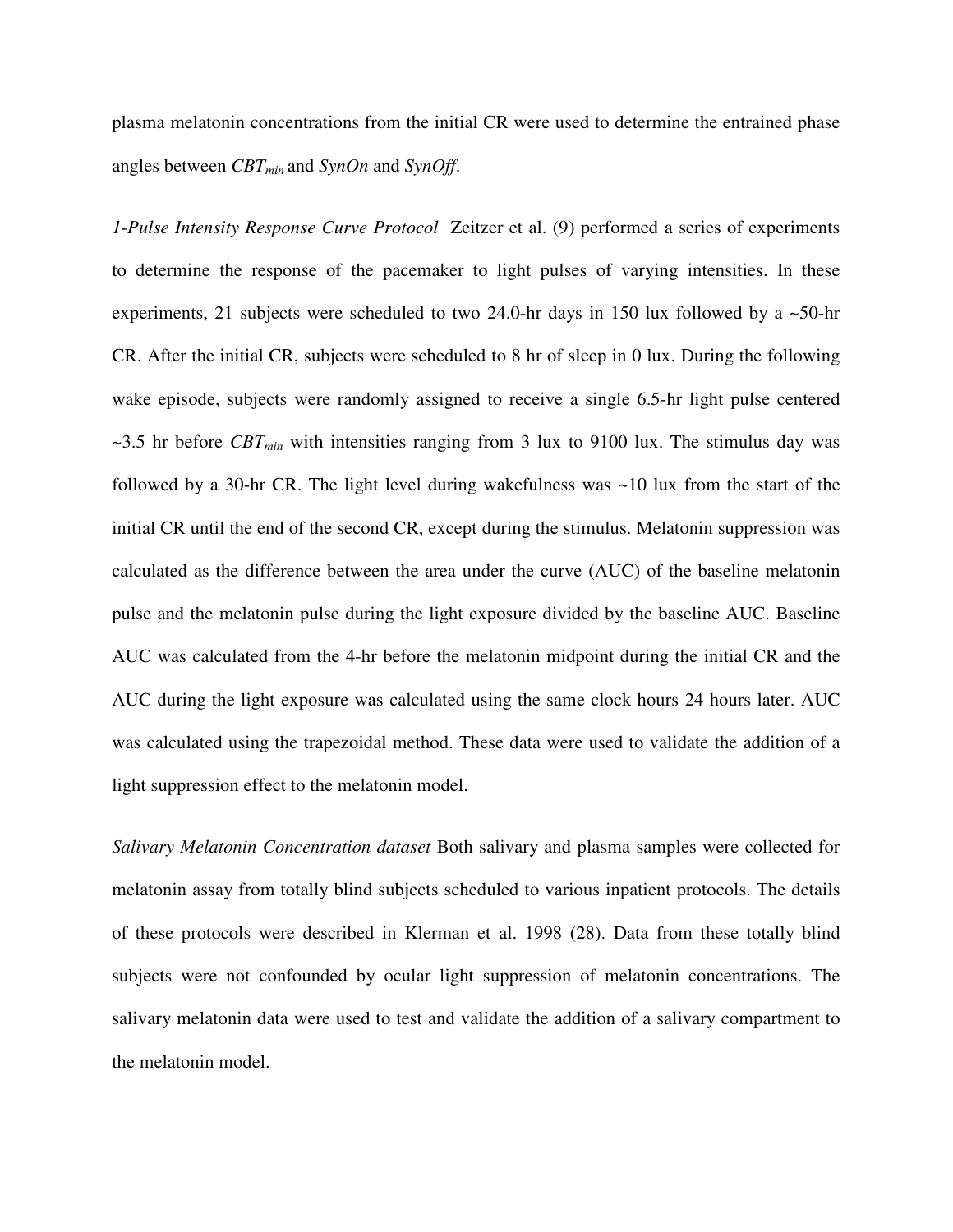#### **Incorporation of an effect of light on melatonin**

#### *Previous Model*

In 1999, Kronauer et al. (16) described a mathematical model of the effect of light on the human circadian pacemaker with a dynamic stimulus processor to represent the effect of light as a chemical reaction in which photons entering the retina activate "ready elements" (Process L) that are converted into a light drive that sends a signal to the circadian pacemaker in the SCN. Once the ready elements have been used, they are recycled back to a ready state to await reactivation. The dynamic stimulus processor assumes a prompt response occurring at the time the light source is turned on, with pseudosaturation occurring within  $10 - 15$  minutes before the drive returns to a lower steady state response until the light stimulus ends.

In this model, this light drive acts on the circadian pacemaker to produce phase shifts. The equations of Process L represent the physiological process by which light initiates a chemical reaction within the photo-pigments of the retinal photoreceptors that transmit a photic signal from the retina through the RHT to the circadian pacemaker within the SCN. This chemical reaction assumes a forward rate constant

$$
\alpha = \alpha_0 \left(\frac{I}{I_0}\right)^p \tag{4}
$$

where  $\alpha_0 = 0.05$ ,  $I_0 = 9500$  and  $p = 0.5$ . Equation 4 converts ready elements into a drive  $\hat{B}$  onto the pacemaker such that

$$
\hat{B} = G(1 - n)\alpha \tag{5}
$$

where *G* is a scaling constant and *n* is the fraction of elements in the system that are "used". Used elements are recycled back into the ready state at a rate of  $\beta$ . In general, the rate at which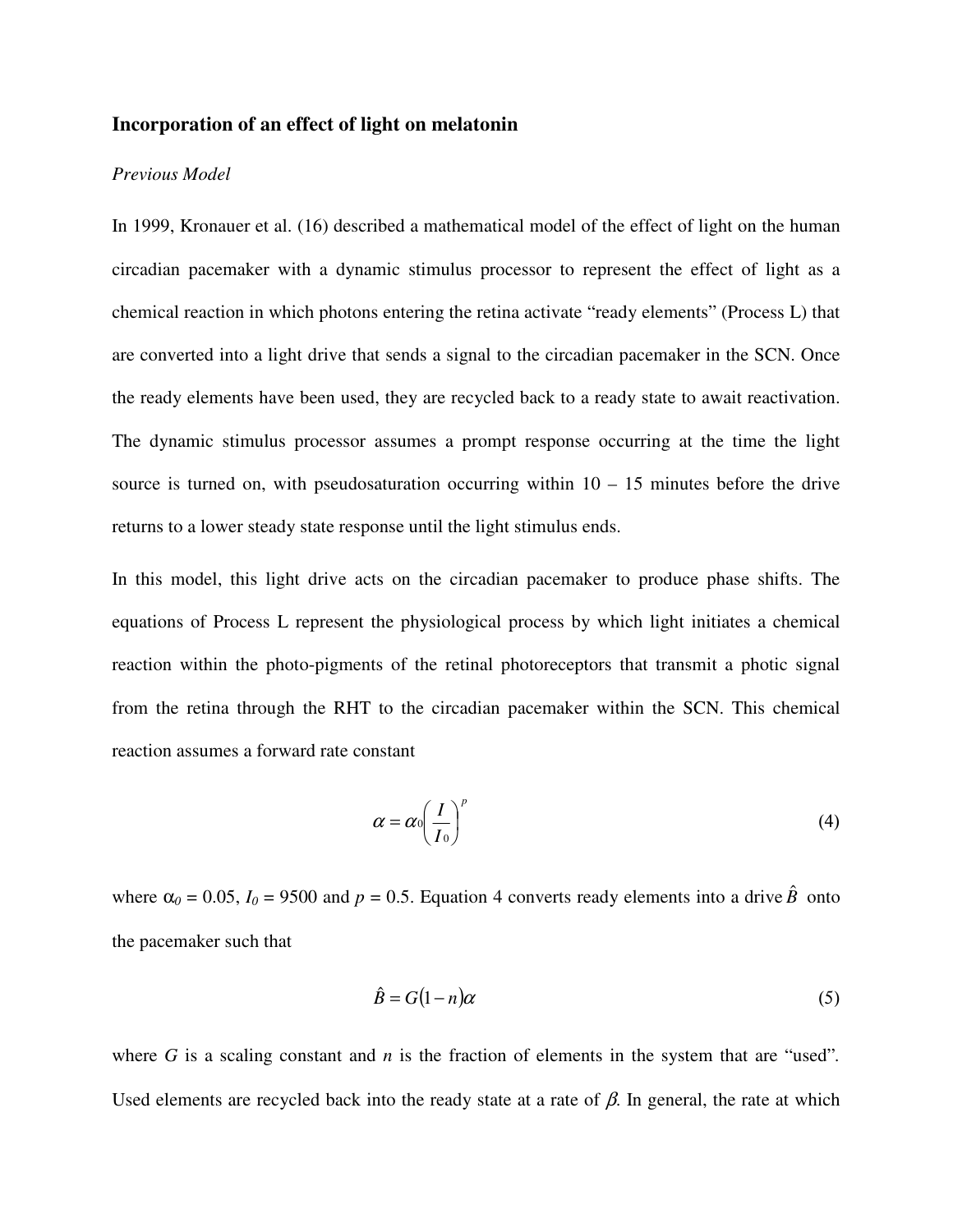elements are activated (processed from "ready" to "used") in Process L is given at any time by the formula

$$
\dot{n} = 60[\alpha(1-n) - \beta n].\tag{6}
$$

The drive generated in Equation 5 acts onto the dynamic circadian pacemaker, Process P. Process P is divided into two components: the circadian pacemaker and the circadian sensitivity modulator. The coupled pacemaker equations are

$$
\dot{x} = \frac{\pi}{12} \left[ x_c + \mu \left( \frac{1}{3} x + \frac{4}{3} x^3 + \frac{256}{105} x^7 \right) + B \right]
$$
(7)

$$
\dot{x}_c = \frac{\pi}{12} \left\{ qBx_c - x \left[ \left( \frac{24}{0.99729 \tau_x} \right)^2 + kB \right] \right\} \tag{8}
$$

Equations 7 and 8 represent a higher-order limit cycle oscillator, and the coefficients in Equation 7 were chosen so that the amplitude of the limit cycle would equal 1.00, as in previous iterations of the model (29).

 $\hat{B}$  enters Process P via the circadian sensitivity modulator, where it is converted into a direct drive, *B*, onto the pacemaker that is dependent on the state variables *x* and  $x_c$  such that

$$
B = \hat{B}(1 - 0.4x)(1 - 0.4x_c)
$$
\n(9)

to characterize the feature that the human circadian pacemaker has varying sensitivity to light throughout the circadian day (30).

To compare the results of the model to core body temperature (CBT) data in humans, a phase relationship was derived (31) such that

$$
Time of CBT_{min} = Time of \phi_{\text{xcx}} + \phi_{\text{ref}} \tag{10}
$$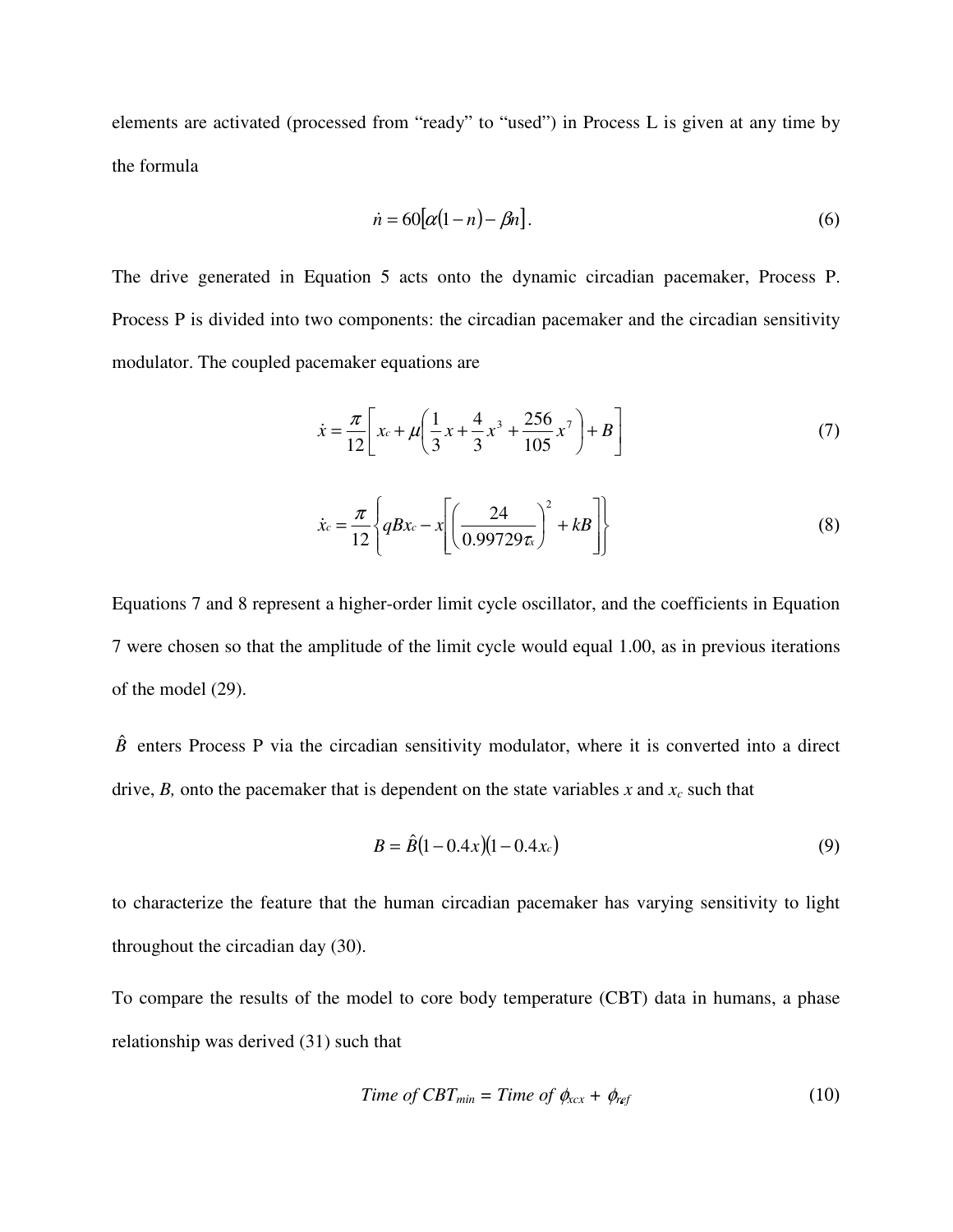where  $CBT_{min}$  is as described above,  $\phi_{ref} = 0.97$ , and  $\phi_{xxx}$  is defined as the polar phase angle between the state variables x and  $x_c$  such that

$$
\arctan\frac{x_c}{x} = -170.7^{\circ} \tag{11}
$$

#### *Incorporation of light into melatonin model*

To incorporate an effect of light into the melatonin model, the AANAT activity, *A(t)*, in Equation 3 was redefined as:

$$
A'(t) = A(t)(1 - m\hat{B})\tag{12}
$$

where *m* is a constant whose value was determined by parameter fitting to the *Intermittent Bright Light dataset* and validated on the *1-Pulse Intensity Response Curve dataset*.

A phase relationship was derived to compare the results of the model to melatonin and CBT data in humans. *CBTmin* and melatonin *SynOn* and *SynOff* were calculated from the initial CR data from the *3-Pulse Phase-Resetting Protocol* and the *Intermittent Bright Light dataset*.

#### **Parameter Fitting**

Parameter fits to the data were derived by a similar method to the one described in the original publication (14). The following equation is used to relate the model predictions to plasma melatonin data:

$$
y_{t_i} = H_2(t_i) + \varepsilon_i \tag{13}
$$

where  $H_2(t_i)$  is the plasma melatonin level at time  $t_i$  and  $\varepsilon_i$  is an approximate Gaussian random variable with mean 0 and variance  $\sigma_{t_i}^2$  determined by the melatonin immunoassay.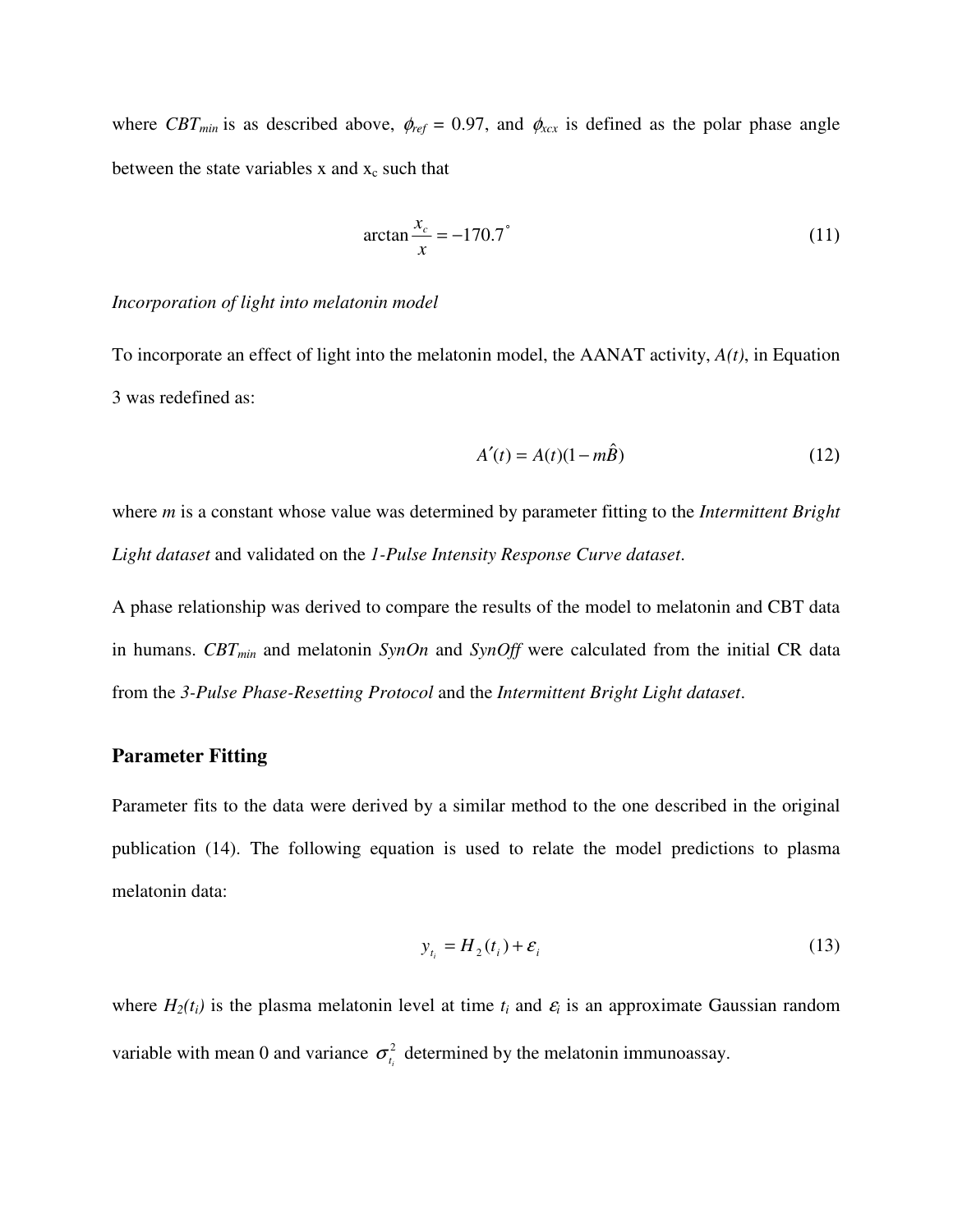The objective is to estimate  $\theta$ , where

$$
\theta = (\beta_{IP}, \beta_{CP}, \alpha, \lambda, A, \text{Syn}_{\text{on}}, \text{Syn}_{\text{off}})
$$
\n(14)

The -2 log-likelihood of the model is

$$
-2\log f[y \mid \theta, H_1(t)] = \sum_{i=2}^{N} \frac{\left\{y_{t_i} - H_2[t_i \mid \theta, H(t_1)]\right\}^2}{\sigma_{t_i}^2} + K
$$
(15)

where

$$
K = (N-1)\log 2\pi + \sum_{i=2}^{N} \sigma_{t_i}^2
$$
 (16)

The maximum likelihood estimate of  $\theta$ ,  $\hat{\theta}$ , is computed by minimizing the likelihood. However, in the original model, a Bayesian analysis was used to calculate  $\sigma_{t_i}^2$ . This analysis was based on the counts per minute recorded from the immunoassay. These data were not available for this analysis, nor are they available for many clinical applications. Therefore, we derived  $\sigma_{t_i}^2$  from the intra-assay coefficient of variance obtained from the laboratory at which the melatonin immunoassays were run.

To integrate this model with an existing mathematical model of the effect of light on the human circadian pacemaker (16) so that it can predict synthesis onset and offset under a variety of simulated protocols, it is necessary to assign average parameter values to  $\beta_{IP}$ ,  $\beta_{CP}$ ,  $\alpha$ ,  $\lambda$ , and A. We used the CR data from the *Intermittent Bright Light dataset* and the *3-Pulse Phase-Resetting Protocol.* The individual fits of these 51 subjects were calculated using the parameter fitting method described above and each parameter was averaged across subjects to determine the average parameter value. The final average parameter estimates (mean  $\pm$  s.e.m.) are:  $\beta_{IP}$ = 0.047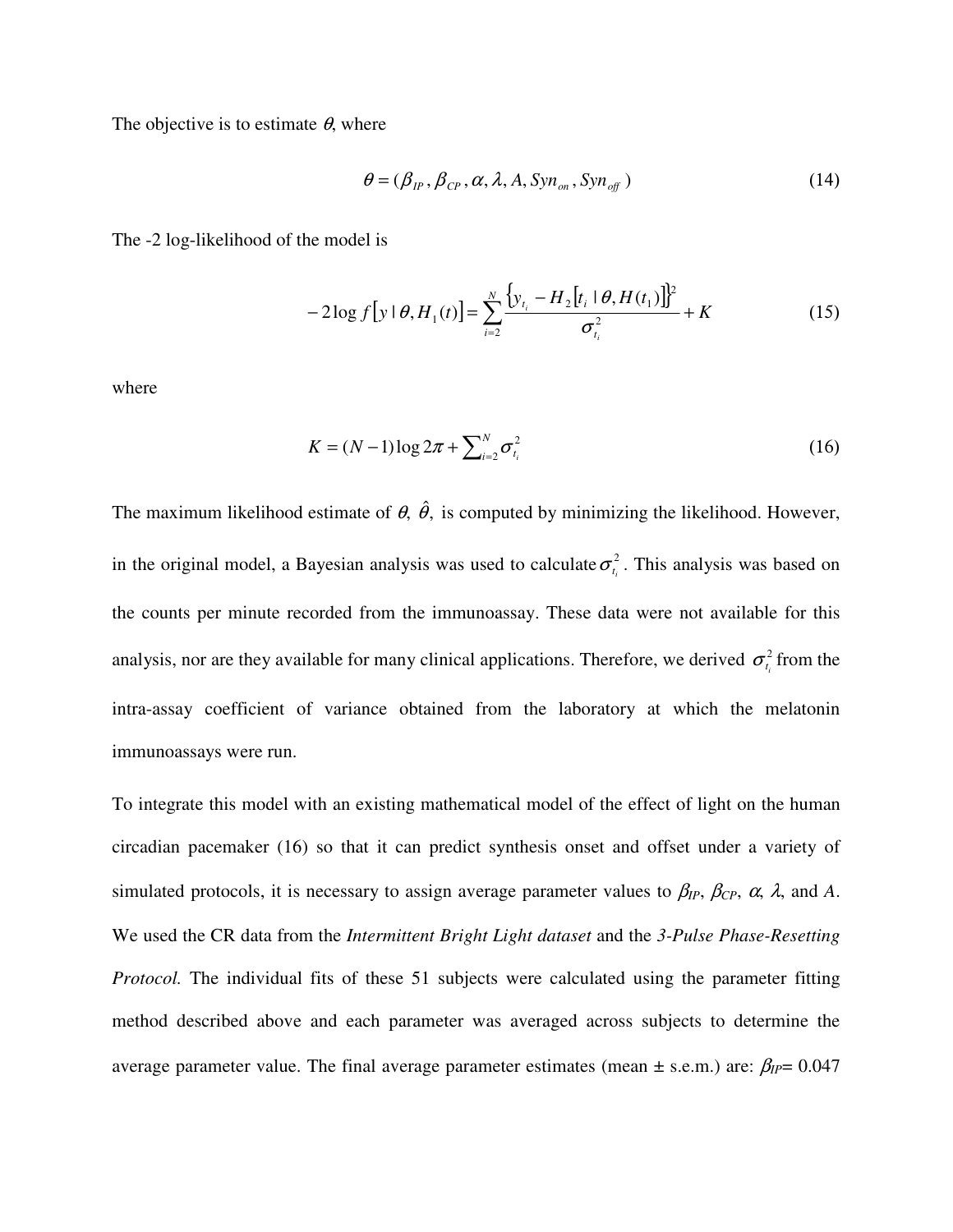$\pm$  0.004,  $\beta_{CP}$  = 0.025  $\pm$  0.002,  $\alpha$  = 0.067  $\pm$  0.365,  $\lambda$  = 0.588  $\pm$  0.113, and  $A$  = 4.834  $\pm$  0.038. The parameter value of m in Equation 12 was determined by a best-fit to the *Intermittent Bright Light dataset*. A value of  $m = 7$  was found to provide the best fit for all subjects.

#### **Saliva Compartment**

The design of the saliva compartment was modeled by the same principles as the pineal and plasma compartments were created in the original mathematical model of melatonin. It is assumed that all melatonin is released from the pineal gland into the plasma (32). In the plasma, melatonin partially binds to albumin and is eventually cleared through the liver. Melatonin that does not become bound to albumin readily diffuses into the saliva (33). Melatonin in the saliva is eventually cleared through unknown processes. A third equation is added to account for the infusion of melatonin from the plasma into the saliva compartment and for the clearance from saliva. This equation is:

$$
\frac{dH_3(t)}{dt} = \beta_{IS} H_2(t) - \beta_{CS} H_3(t)
$$
\n(17)

where  $\beta_{IS}$  is the rate of infusion from the plasma to the saliva compartment and  $\beta_{CS}$  is the rate of clearance from the saliva. The plasma compartment equation (Equation 1) has also been modified to include the infusion from the plasma to the saliva. This equation is:

$$
\frac{dH_2(t)}{dt} = \beta_{IP} H_1(t) - \beta_{CP} H_2(t) - \beta_{IS} H_2(t)
$$
\n(18)

A schematic of the model including the saliva compartment is in Fig. 1.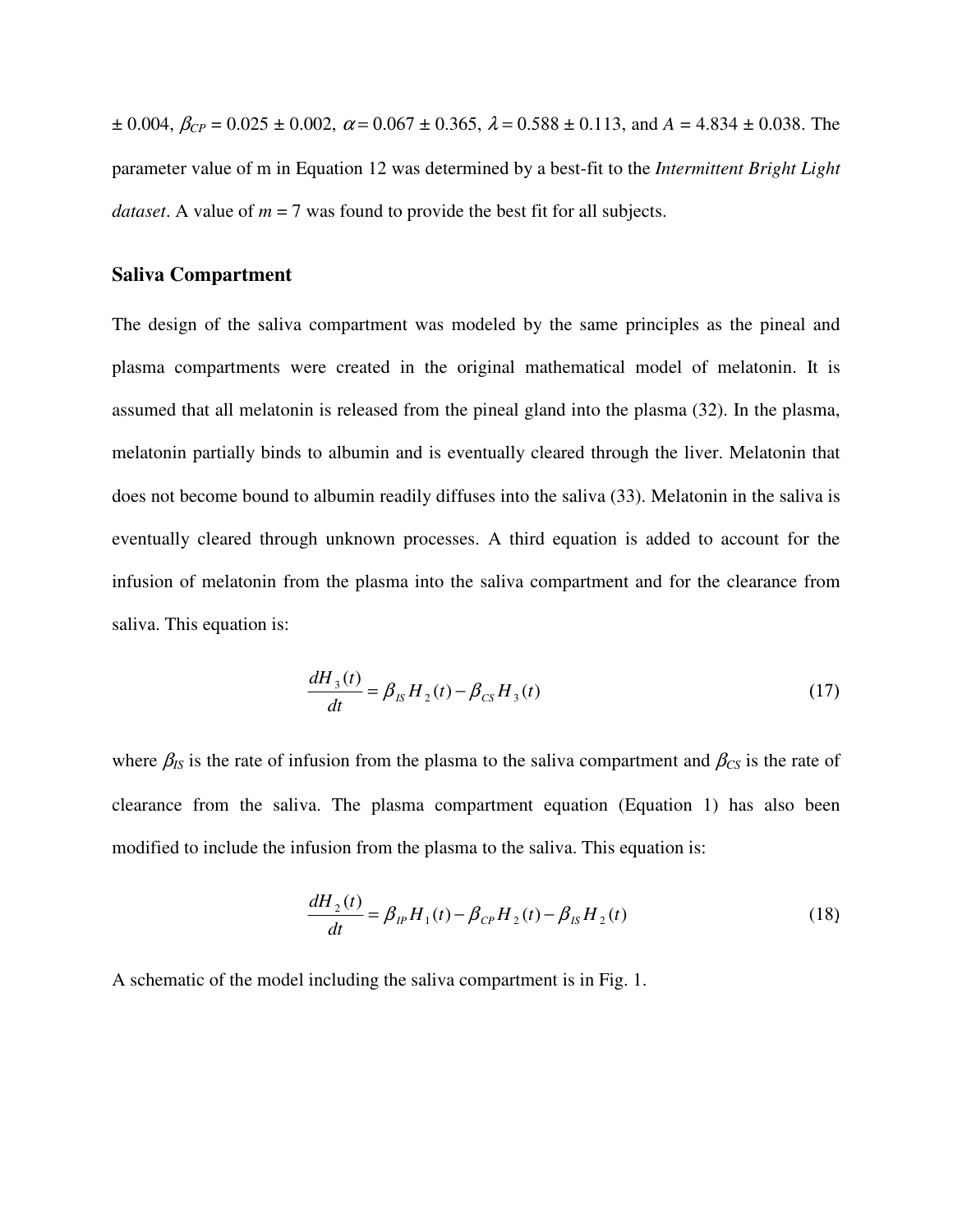#### **Comparison of Model Simulations to Data**

To determine which model fit the experimental data better, both the adjusted  $R^2 (R^2_{adj})$  and the Akaike Information Criterion (AIC) were calculated. R equals the covariance between the experimental data and the model divided by the product of the standard deviation of the experimental data and the standard deviation of the model predictions;  $R^2$  therefore has the same units as variance.  $R^2_{adj}$  is calculated as

$$
\frac{R^2 - (1 - R^2)k}{n - k - 1} \tag{19}
$$

where n is the number of samples and k is the number of parameters estimated for each model. The inclusion of "k" in the calculation imposes a penalty for adding new parameters to the model. A higher  $R^2_{adj}$  indicates a better fit to the experimental data. When the degrees of freedom  $n - k - 1$  was less than or equal to zero,  $R^2$  was reported in place of  $R^2$ <sub>adj</sub>. The AIC was calculated as n log  $(\hat{\sigma}^2)$  + 2*k*, where  $\hat{\sigma}^2$  is the residual sum of squares, and n and k are defined as in the  $R^2$ <sub>adj</sub> calculation (34). Similarly to the  $R^2$ <sub>adj</sub> calculation, the "2k" term in the AIC formula imposes a penalty for adding new parameters to a model. A lower AIC indicates a better fit to the experimental data. For the original model (Equations  $1 - 3$ ),  $k = 7$ . With the addition of the light suppression term (Equation 12), the number of parameters fit increases to 8. For the salivary melatonin model (Equation 18), two additional parameters were added to the model; therefore, k  $= 10.$ 

#### Results

For the 51 subjects from the *Intermittent Bright Light dataset* and the *3-Pulse Phase-Resetting Protocol, SynOn* occurred 8.26  $\pm$  1.58 hr before *CBT<sub>min</sub>* while *SynOff* occurred 1.28  $\pm$  3.33 hr before *CBTmin* on average. Thus the time of *SynOn* is defined as: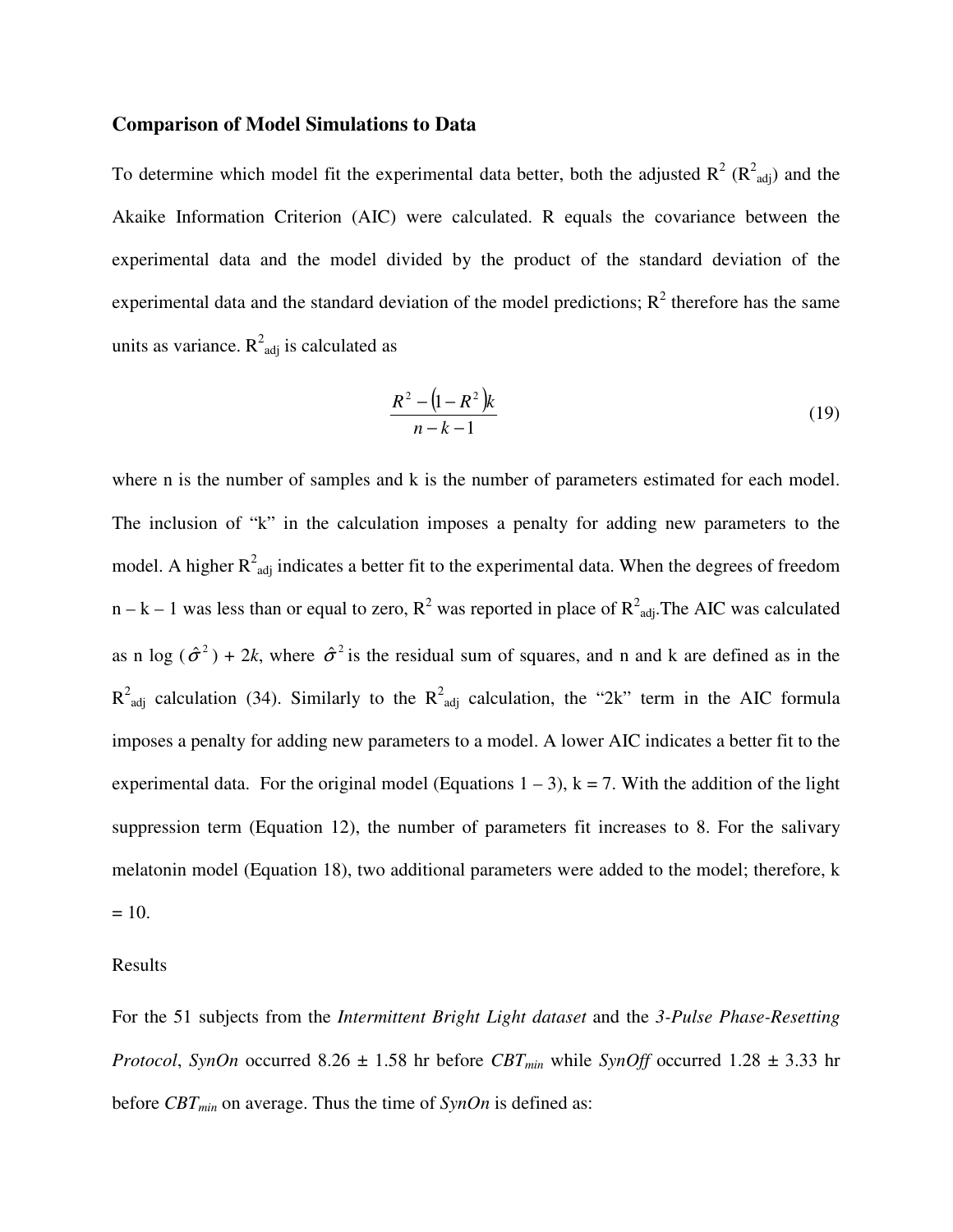$$
Time of SynOn = Time of \phi \xi_{\text{exon}} + \phi_{\text{ref}} \tag{19}
$$

where *SynOn* is the synthesis onset,  $\phi_{ref} = 0.97$ , and  $\phi_{x\text{c}x\text{on}}$  is defined as the polar phase angle between the state variables x and  $x_c$  of the circadian model such that

$$
\arctan\frac{x_c}{x} = -65.3^{\circ}
$$
 (20)

Similarly, the time of *SynOff* is defined as:

$$
Time of SynOff = Time of \phi_{xcxoff} + \phi_{ref}
$$
\n(21)

where *SynOff* is the synthesis offset,  $\phi_{ref} = 0.97$ , and  $\phi_{xc\text{off}}$  is defined as the polar phase angle between the state variables  $x$  and  $x_c$  such that

$$
\arctan\frac{x_c}{x} = -166.2^{\circ}
$$
 (22)

The model was fit to data from the *Intermittent Bright Light dataset* with CBL, IBL and VDL conditions. While both the original melatonin model and that with the incorporated light effect can predict the data from the continuous VDL condition (Fig. 2, bottom panel), only the latter model can simulate the melatonin suppression of the CBL or IBL conditions (Fig. 2, top and middle panels). Table 1 compares the  $R^2$  and AIC of both models with respect to the experimental data for each subject in each condition. *SynOn* indicates the time when melatonin synthesis onset occurred and *SynOff* indicates the time when melatonin synthesis offset occurred. *A* indicates the maximum N-acetyltransferase activity.  $R^2$  and AIC are two goodness of fit measures; a higher  $R^2$  and a lower AIC indicate a better fit to the data. For subjects in the CBL and IBL conditions, the  $R^2$  values increase and the AIC values decrease from the original melatonin model to the model with the incorporated light effect, indicating that the model with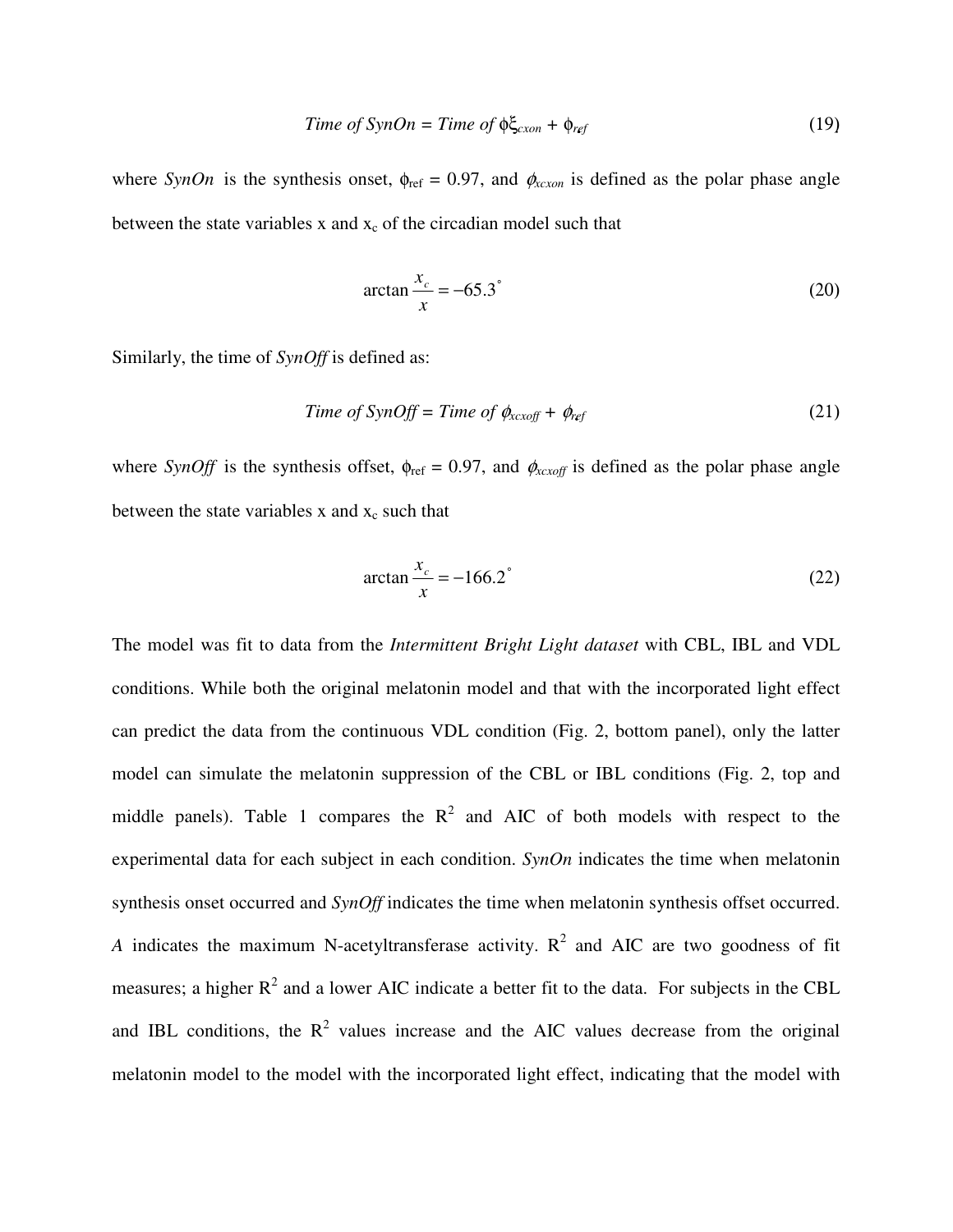the incorporated light effect is a better fit to the data. For the VDL condition, the  $R^2$  values are approximately equal for both models, while the AIC increases for the model with the incorporated light effect. Because the light level in this condition is low, the light suppression is not activated; the AIC values increase due to the "2k" parameter penalty in the AIC equation.

This model was validated by fitting the model to data from the *1-Pulse Intensity Response Curve Protocol* with m = 7 as found by fits to the *Intermittent Bright Light dataset* as described above. Fig. 3 plots the melatonin suppression calculated from the model fits as a function of light intensity. The predicted melatonin suppression data for each subject were fit with a 4-parameter logistic function. The original experimental data reported in (9) has been superimposed onto Fig. 3 for comparison. Zeitzer et al. reported a half-maximal light intensity of 106 lux with saturation of the melatonin suppression response occurring at  $\sim$  200 lux and minimal suppression occurring below 80 lux, with variable response between these two lux levels. Similarly, the model predicts a half-maximal response at 96 lux with saturation of the melatonin suppression response at ~200 lux.

 The data from one blind subject from the *Salivary Melatonin Concentration dataset* are plotted in Fig. 4 against model predictions. Table 2 reports the  $R^2$ , *SynOn* and *SynOff* for each subject in whom a full salivary melatonin profile was available. Table 2 also reports the *SynOn* and *SynOff* values for each subject calculated from plasma melatonin, when available. In general, the AIC values are lower for the salivary than for plasma melatonin data. This does not indicate that the fits by the salivary melatonin model are better; the difference in values may be due to difference in sampling rates of saliva and plasma melatonin concentrations. The salivary melatonin data were also more variable than the plasma data, which may also explain why the  $R^2$  values are lower in the salivary melatonin fits.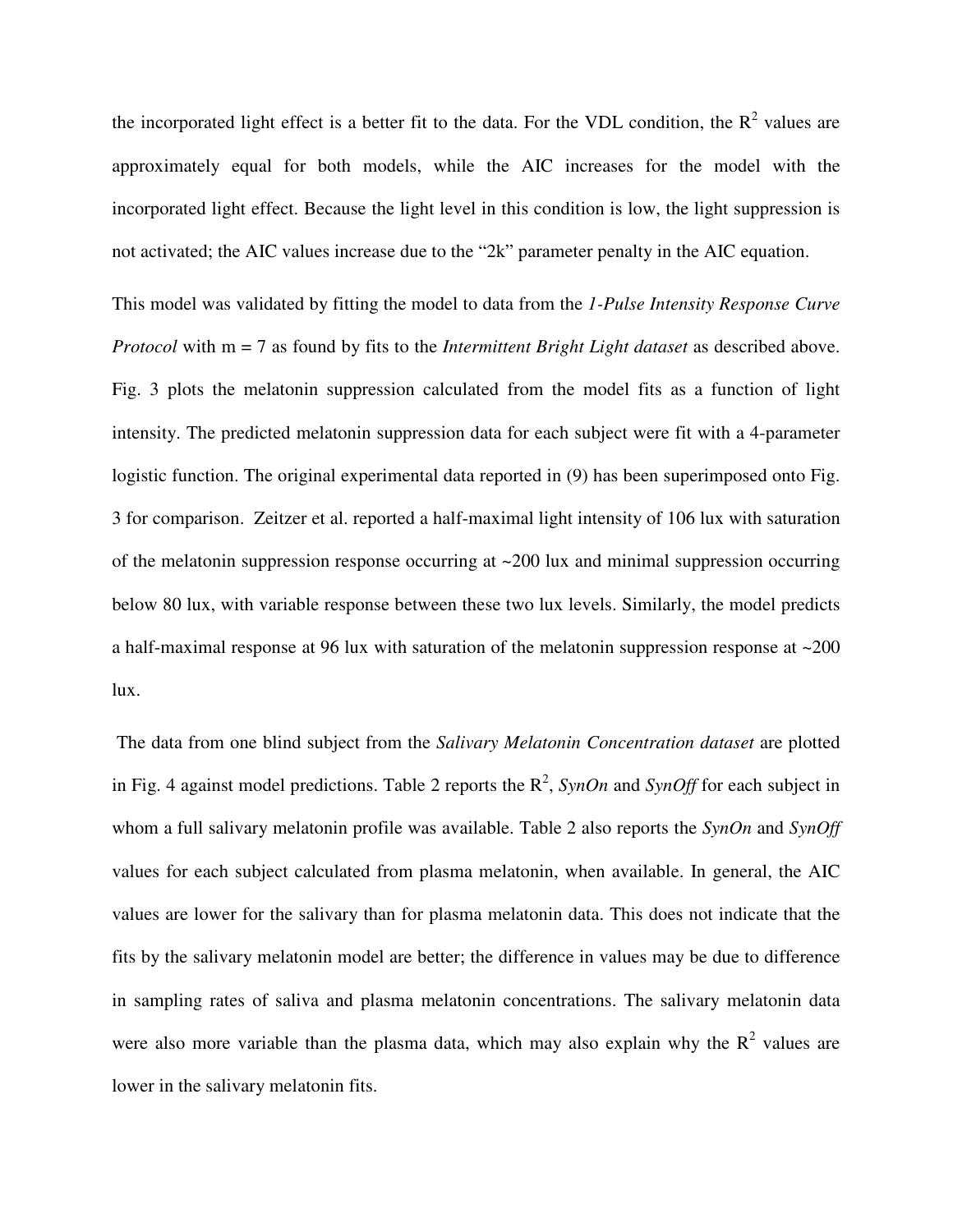When only a portion of a melatonin pulse is available for analysis, relative threshold methods such as *DLMO25%* cannot be used to estimate circadian phase. Often under clinical settings, only the rising portion of a salivary melatonin pulse is obtained, because collecting samples throughout the night would require interrupting the sleep episode. Only the rising portion of the melatonin profile was analyzed for 14 melatonin profiles from 4 subjects in the *Salivary Melatonin Concentration dataset.* These data were fit by the model to determine whether an accurate estimate of *SynOn* could be extracted. Since *SynOff* cannot be estimated from the data, an arbitrary *SynOff*, equal to the time at which the final available data point was measured, was used in the model, since solving Equation  $\beta$  requires t<sub>off</sub>. Therefore, only  $\theta = (\beta_{IP}, \beta_{CP}, \beta_{IS}, \beta_{CS}, \alpha, \lambda, A, Sym_{on})$  was estimated.

The data from one subject are plotted in Fig. 5 against model predictions. Table 3 reports the  $\mathbb{R}^2$ , AIC and *SynOn* for each subject in which the rising portion of the salivary melatonin concentration was available. In some cases, the *SynOn* value predicted was not a reasonable estimate of the true clock time at which *SynOn* would be estimated to occur based on other methods. The possible reasons for this include a poor fitting procedure, a bad choice of initial parameters, data that are too noisy, or not enough data points.

Another way to assess the model's ability to calculate *SynOn* when only the rising portion of a curve is available is to truncate full plasma and salivary melatonin curves and fit the model. A total of 16 full salivary melatonin curves were available for this analysis from the *Salivary Melatonin Concentration dataset*. The curves were truncated at the peak value of melatonin obtained. Again, an arbitrary *SynOff*, equal to the time at which the final available data point was measured, was used. Table 4 reports the  $R^2$  and the *SynOn* values estimated from the truncated curves compared to the *SynOn* values estimated from the full curves. There is larger variability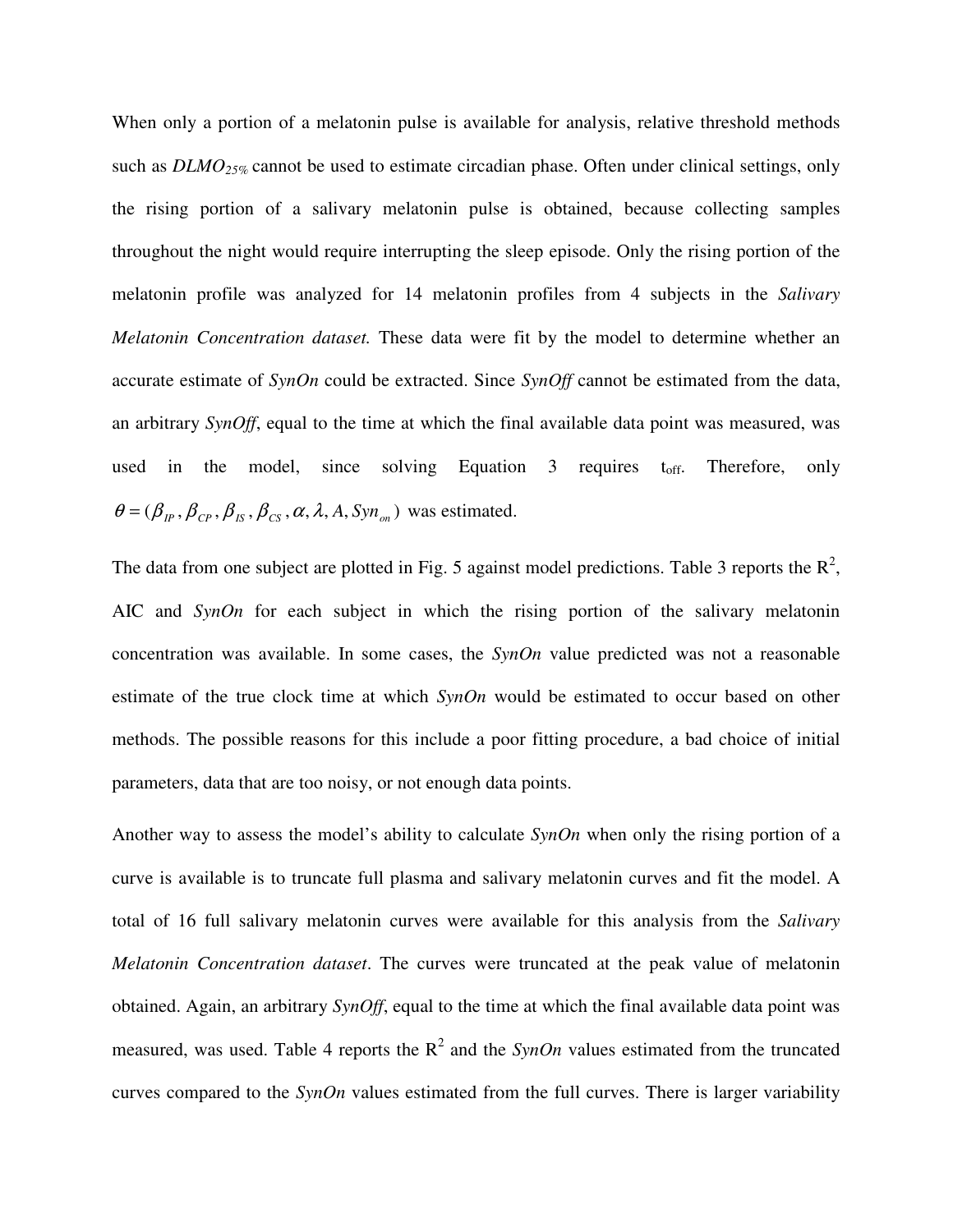between the two *SynOn* values, which suggests that a full curve may be necessary to obtain an accurate *SynOn*.

The existing mathematical model of the human circadian pacemaker uses *CBTmin* as a phase marker of the circadian system, although the CBT rhythm itself is not an output of the model. By incorporating melatonin as both a phase marker and an output rhythm of the circadian pacemaker, the model can predict both phase and melatonin suppression. Fig. 6 is an example of the output of the melatonin model generated by simulating the *3-Pulse Phase-Resetting Protocol*, as described above. The phase response to the light stimulus is determined by subtracting initial phase found during the initial pre-stimulus CR from the final phase found during the poststimulus CR. Additionally, melatonin suppression is observed on the three light exposure days, which affects the estimate of melatonin phase. By incorporating melatonin into our existing model of the circadian pacemaker, the model can predict both melatonin phase and melatonin suppression under a number of experimental protocols.

# **Discussion**

The original physiologically-based mathematical model of melatonin was able to estimate synthesis onset, offset and amplitude from plasma melatonin samples collected under dim light conditions. We have updated this model to include an effect of ocular light exposure. This model can be used to estimate synthesis onset, offset and amplitude from plasma melatonin samples collected under a variety of lighting conditions, including exposure to intermittent bright light pulses. Phase estimates are often not calculated on light exposure days because threshold methods cannot account for the change in shape and amplitude of the melatonin profile that is observed during the light exposure. However, the model with an incorporated light effect can account for the changes in melatonin concentration observed in response to a light pulse.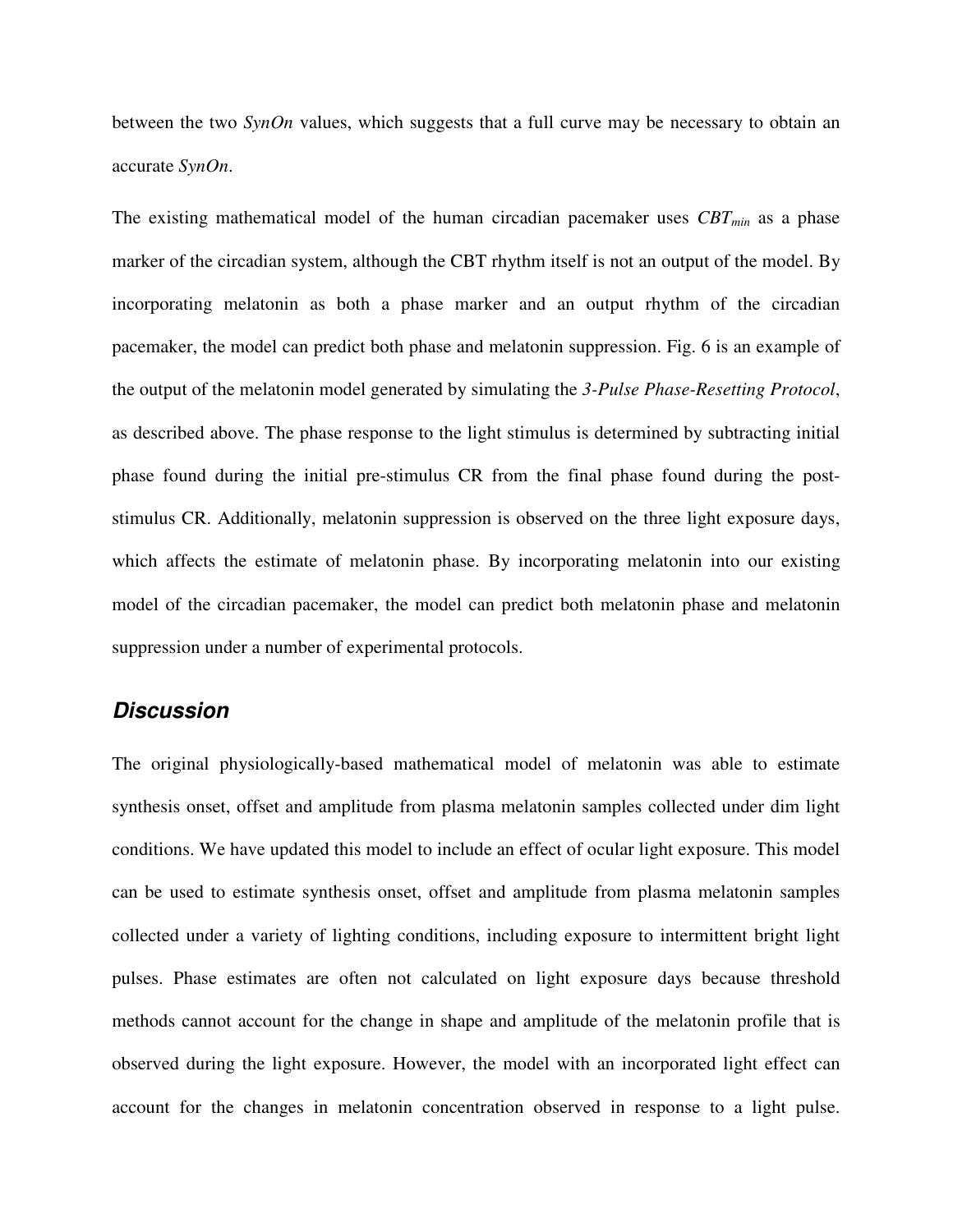Furthermore, the additional parameters of the model, including infusion rate of melatonin into the plasma and clearance rate from the plasma, may provide useful information about the dynamics of melatonin suppression by light.

We also added a salivary melatonin compartment to the existing model. The structure of the salivary melatonin compartment is similar to the plasma melatonin compartment and includes rates of infusion from the plasma to saliva and clearance from the saliva. Thus, this model can be used to estimate synthesis onset, offset and amplitude from salivary melatonin samples when plasma melatonin samples have not been collected. Because full salivary melatonin profiles are not always available, we additionally tested whether the model was able to predict accurately the synthesis onset from the rising portion of salivary melatonin only. As can be seen in Table 4, the results of this analysis were inconclusive: for some melatonin pulses analyzed, the *SynOn* estimates obtained from the rising portion of the curve were within 2 minutes of the *SynOn* estimates obtained from the full curve. For other melatonin pulses, this was not the case. Further analysis with a larger set of data is necessary. The updated melatonin model was incorporated into an existing model of the circadian pacemaker. The original model of the circadian pacemaker reported *CBTmin* as the phase marker; however, melatonin is the preferred marker rhythm and most experimental results are reported using melatonin. Therefore, the addition of this melatonin model to the circadian pacemaker model facilitates comparisons of experimental results to model predictions. Additionally, melatonin suppression by light is often used to evaluate the sensitivity of the pacemaker to varying durations, timings and intensities of light. This model of the circadian pacemaker can predict melatonin suppression as well as phase shifts of the melatonin rhythm.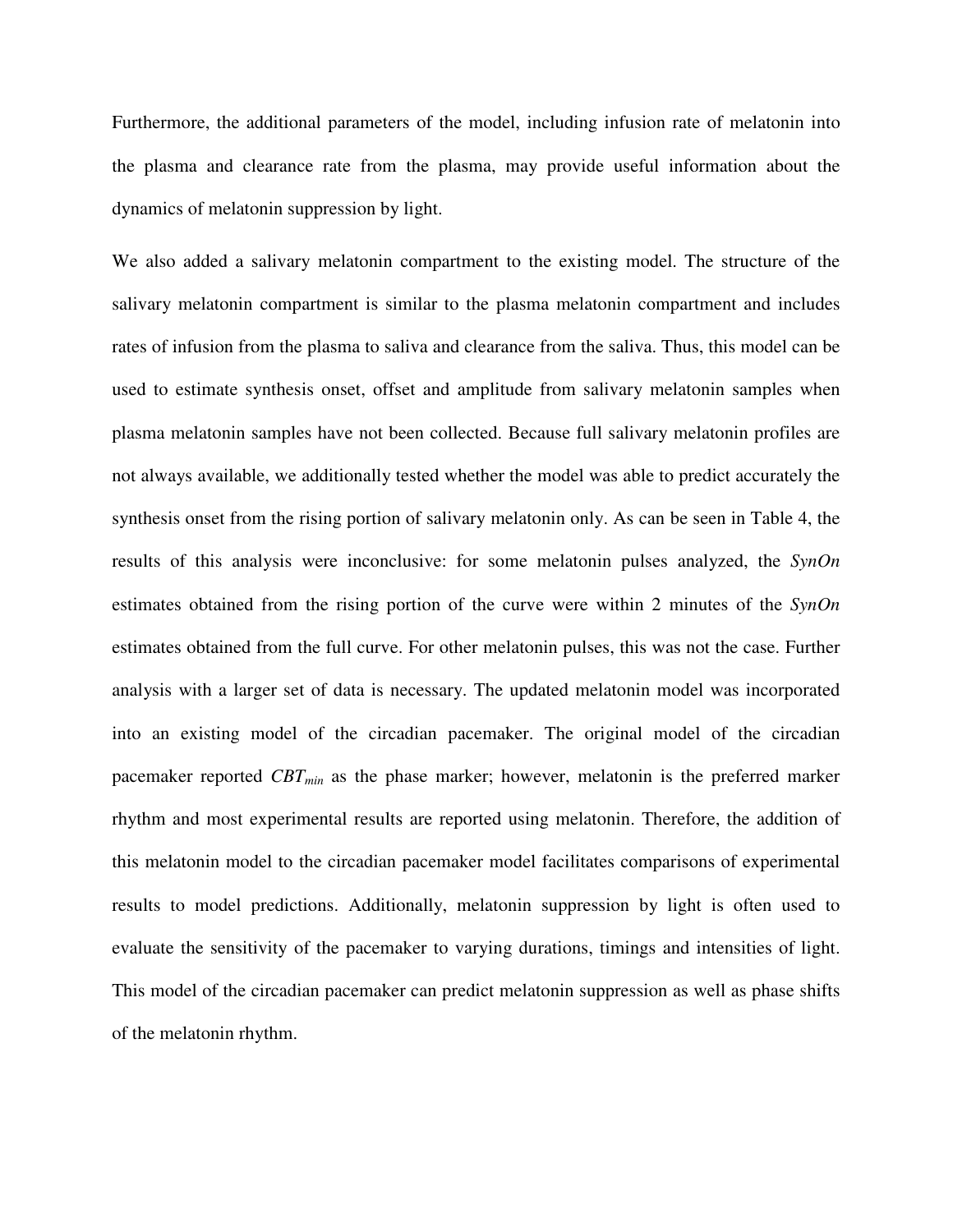In the original publication of the melatonin model (14), it was reported that estimates of synthesis onset and offset were comparable to melatonin phase markers estimated by threshold methods. Because existing threshold methods depend on the shape and amplitude of the melatonin pulse, they are not adequate measures to estimate phase under experimental conditions in which the shape and amplitude of the melatonin profiles changes. We propose that a physiologically-based method to estimate melatonin phase is more appropriate because these changes in shape and amplitude are considered in the parameters of the model. Furthermore, this method of analysis can provide additional information about the melatonin profile that cannot be measured with threshold-based methods.

Many studies have shown that melatonin suppression by light  $(10)$   $(11)$   $(12)$   $(13)$ , as well as circadian phase-shifting measured from the melatonin rhythm (12) (35) (36) (37), is differentially sensitive to light wavelength. In particular, action spectra that have been constructed from melatonin suppression data reveal peak sensitivity around 460 nm (10) (11) Future work on the circadian model will include the incorporation of wavelength of light information to predict the effect of narrowband and broadband monochromatic light stimuli on melatonin suppression and melatonin phase shifts.

A user-friendly version of the model detailed in this paper is available for download at: http://dsm.bwh.harvard.edu/bmu/melatonin/ or can be obtained directly from the author.

# **Acknowledgements**

We thank Drs. Jeanne F. Duffy and Charles A. Czeisler for the use of their data. This work was supported by National Aeronautics and Space Administration (NASA) Cooperative Agreement NCC9-58 with the National Space Biomedical Research Institute HPF 00203 and HPF 00405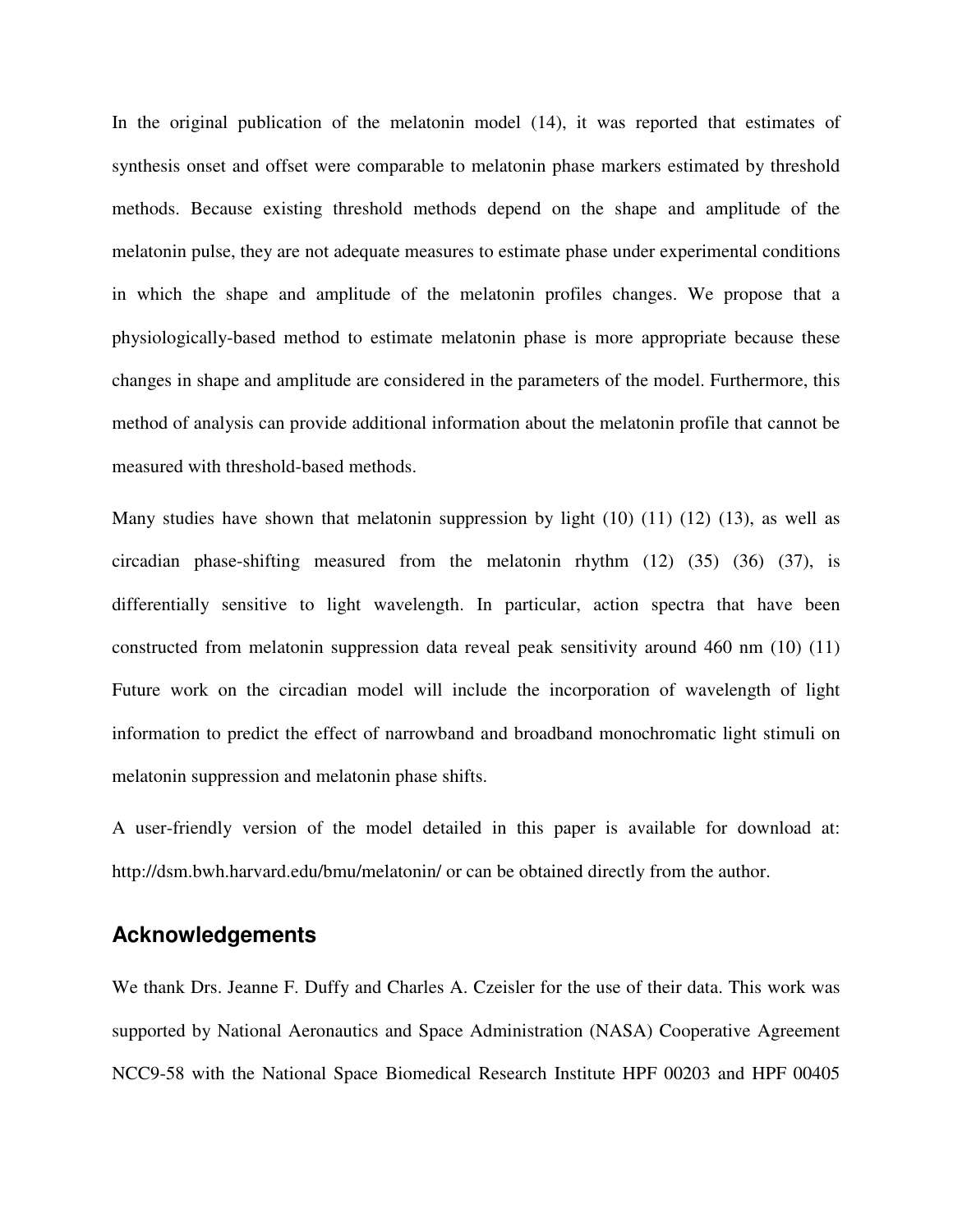and by NASA Grant NAG69-1035. The experimental studies were performed in a General Clinical Research Center supported by National Institutes of Health (NIH) Grant MO1- RR02635, NIA-1-R01-AG06072 from the National Institute on Aging and NIMH-1-R01- MH45130 from the National Institute of Mental Health. EBK is supported by NIH K02- HD045459. CG is supported by FP6-EUCLOCK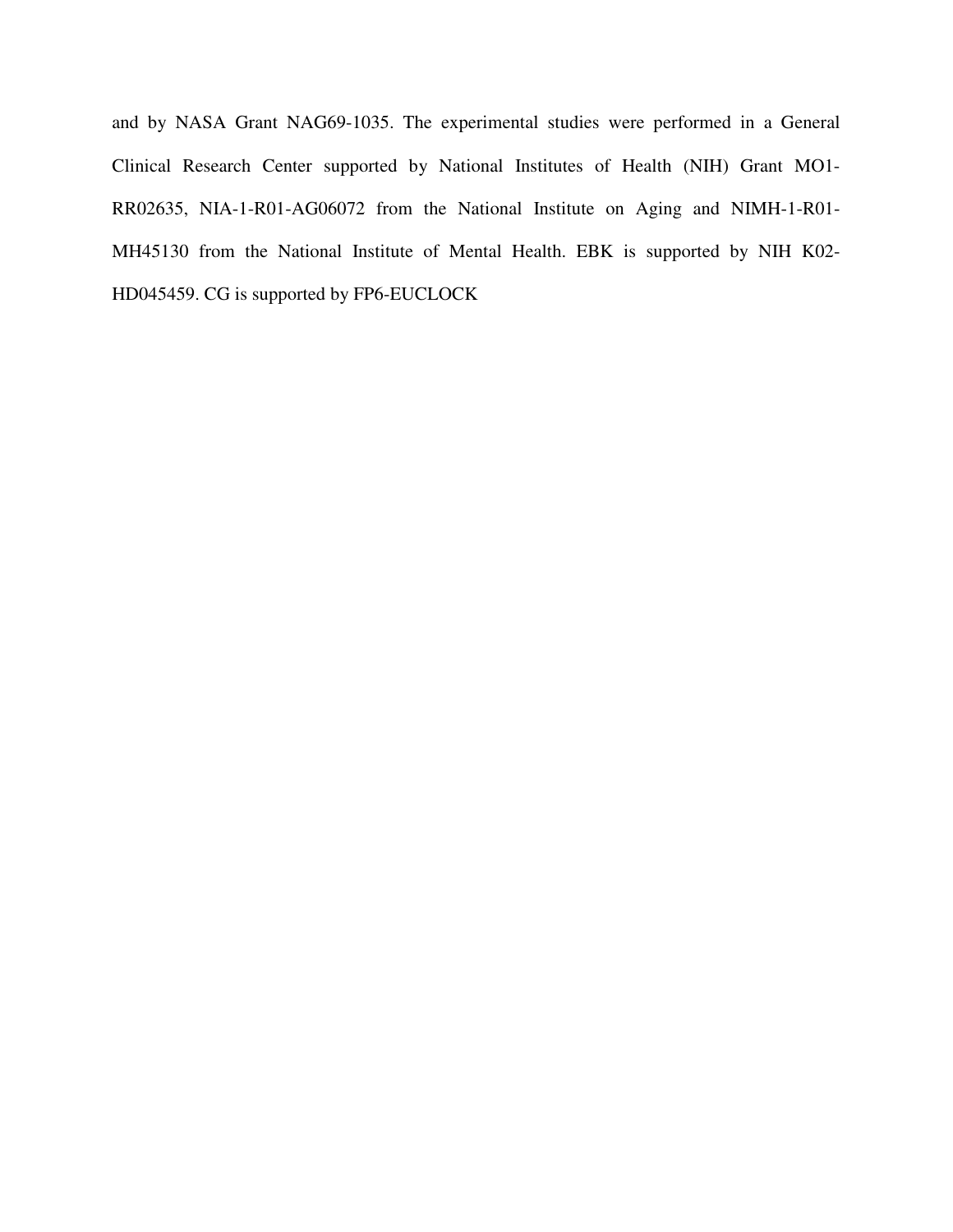# **Figures and Figure Legends**

Fig. 1: Schematic diagram of the melatonin model adapted from Brown et al. 1997.

Fig. 2: The melatonin concentration of a subject exposed to a 6.5-hr continuous bright light (CBL) pulse (top panel, ~9500 lux), six 15-min intermittent bright light (IBL) pulses during a 6.5 hour interval (middle panel, ~9500 lux pulses separated by 60-min of <1 lux) and a 6.5-hr continuous dim light (VDL) pulse (bottom panel, <1 lux) compared to the model with the effect of light suppression incorporated (solid lines) and without (dashed lines). Arrows pointing down indicate when predicted *SynOn* occurs and arrows pointing up indicate when predicted *SynOff* occurs.

Fig. 3: Predictions of the *1 Pulse Intensity Response Curve protocol* (filled squares) fit by a 4 parameter logistic function (solid line) compared to the experimental data (open circles).

Fig. 4: The 24-hr salivary melatonin profile of a blind subject fit by the salivary melatonin model. For these data, the fit had  $R^2 = 0.975$  and AIC = 37.009. Arrows pointing down indicate when predicted *SynOn* occurs and arrows pointing up indicate when predicted *SynOff* occurs.

Fig. 5: The salivary melatonin concentration in a blind subject in which data from the rising portion of the curve only was available fit by the salivary melatonin model with a fixed *SynOff* value equal to the time of the last recorded concentration. For these data, the fit had  $R^2 = 0.983$ and AIC = 18.912. Arrows pointing down indicate when predicted *SynOn* occurs and arrows pointing up indicate when predicted *SynOff* occurs.

Fig. 6: Predictions of the plasma melatonin concentration (solid line, based on average parameter values in the melatonin model equations) in response to a 3-pulse phase resetting protocol. Filled squares indicate measured melatonin concentrations and dashed lines indicate best-fits to the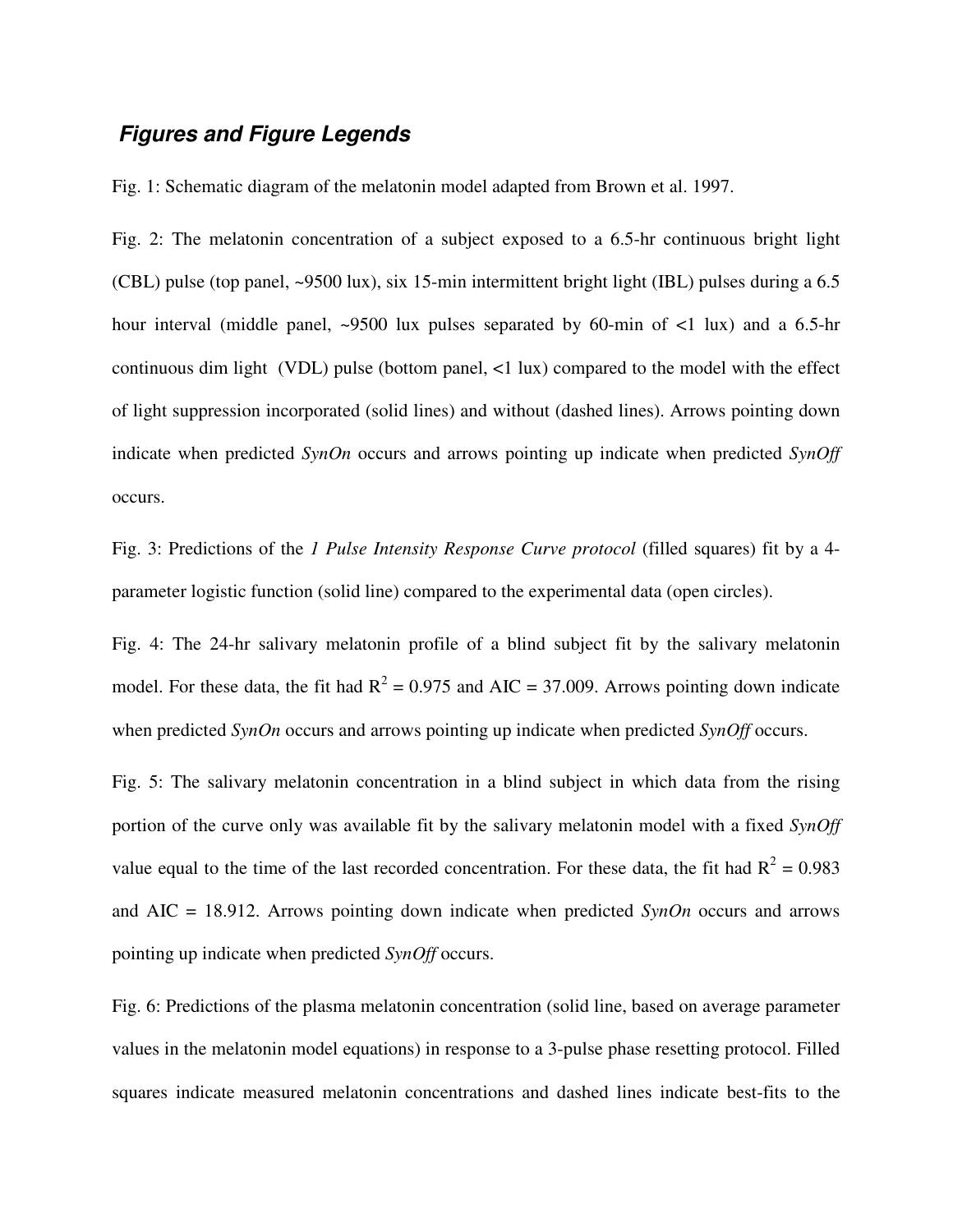experimental data. Gray bars indicate when scheduled sleep occurs. Open bars indicate scheduled bright light exposure.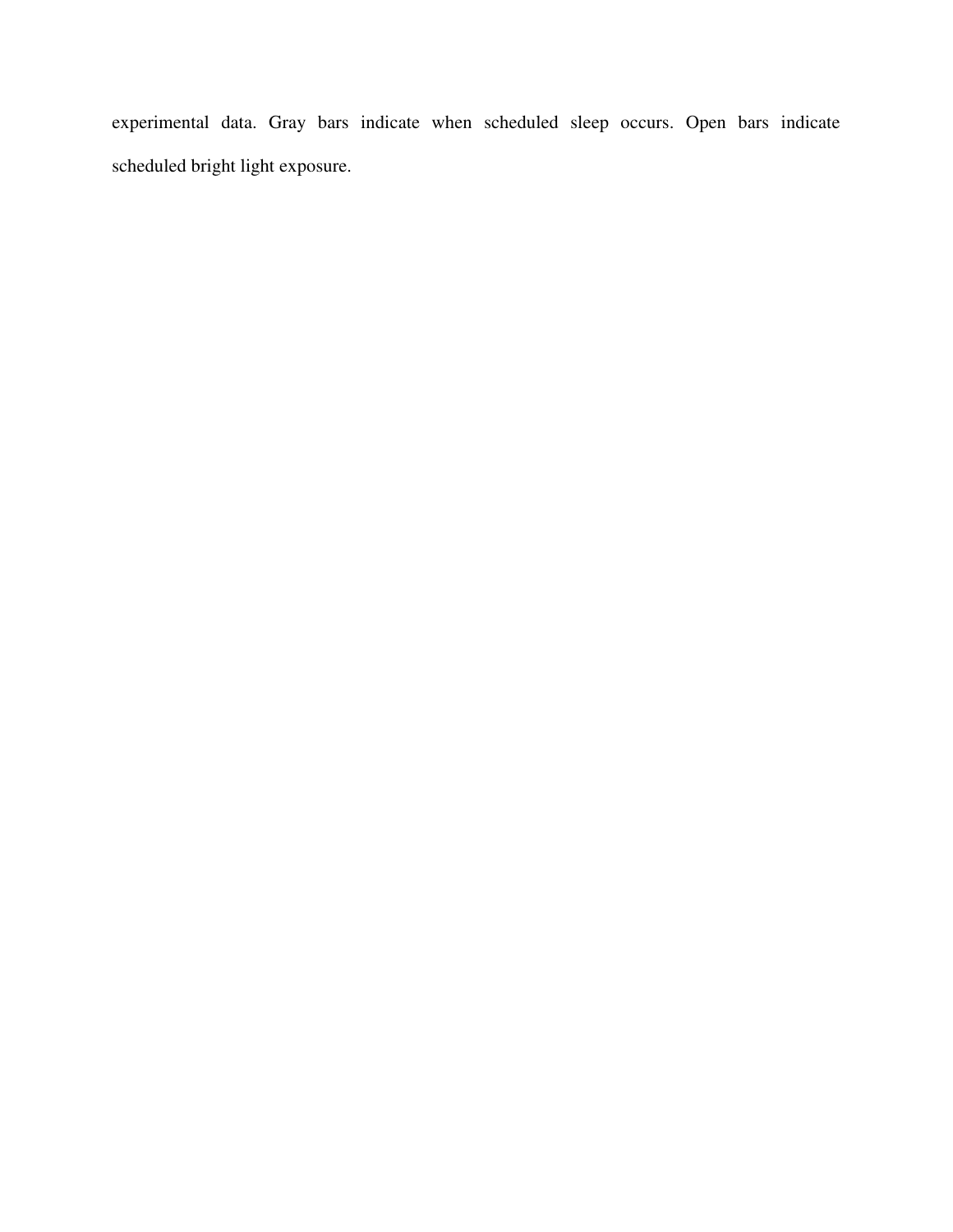Fig. 1:

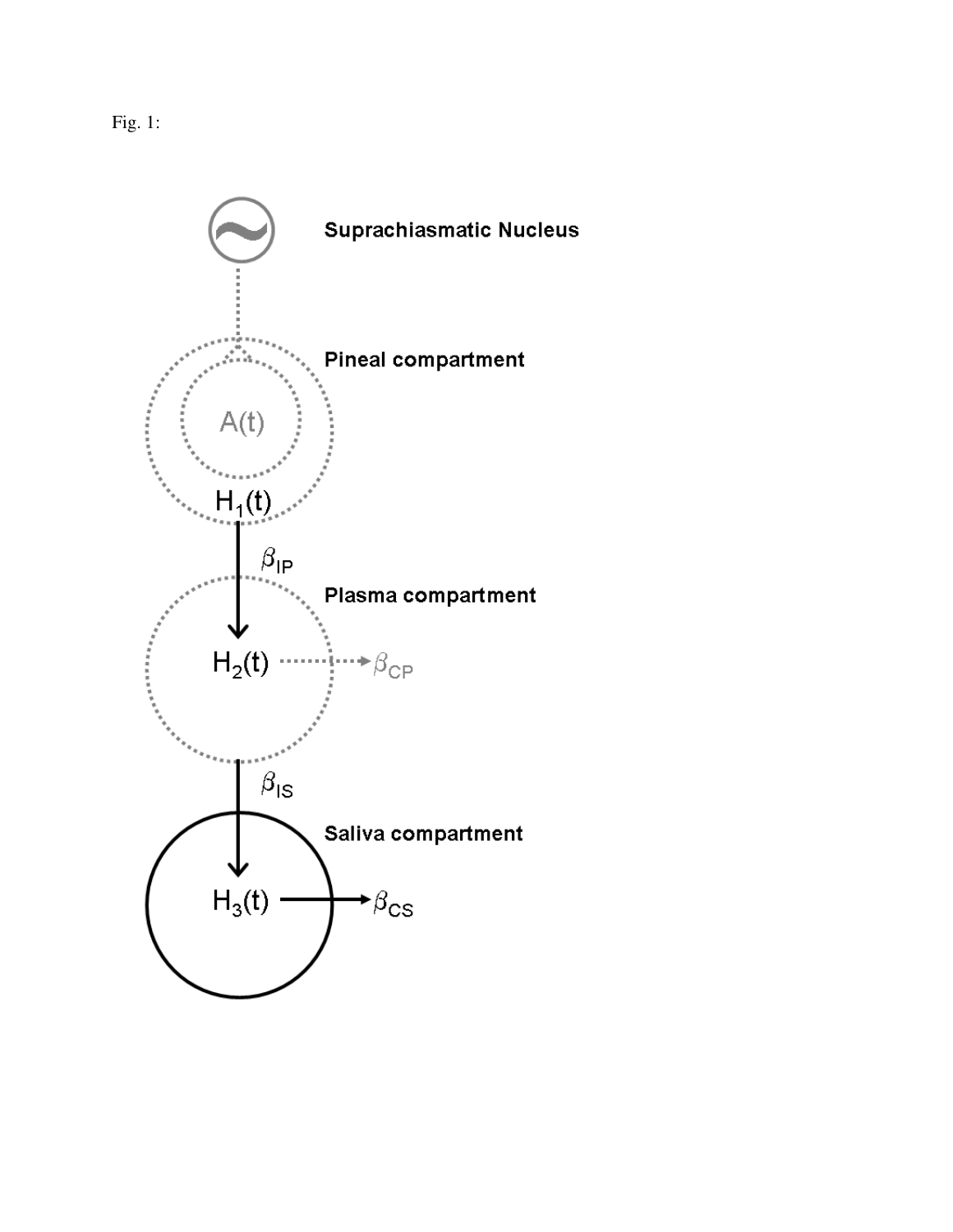Fig. 2:

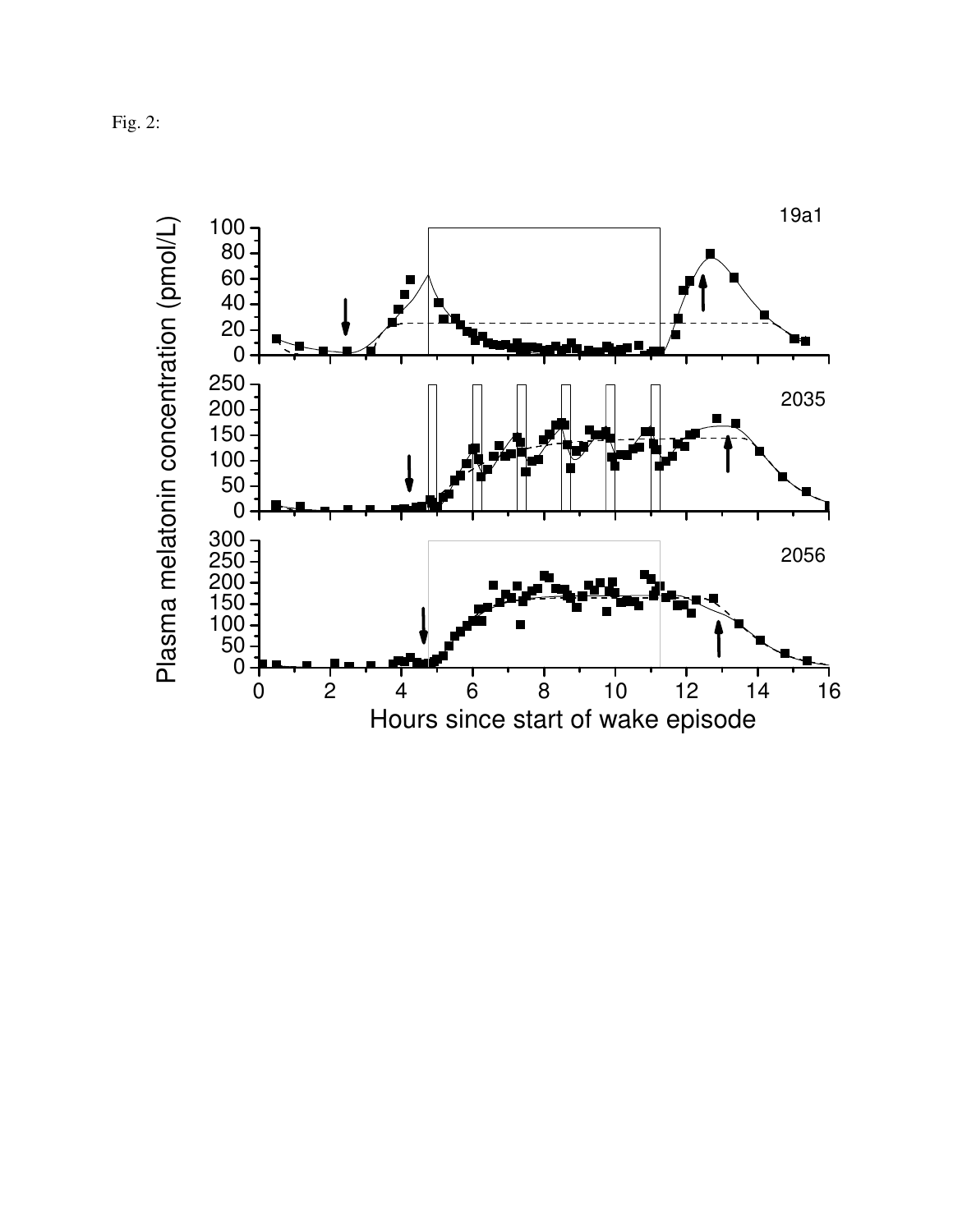Fig. 3:

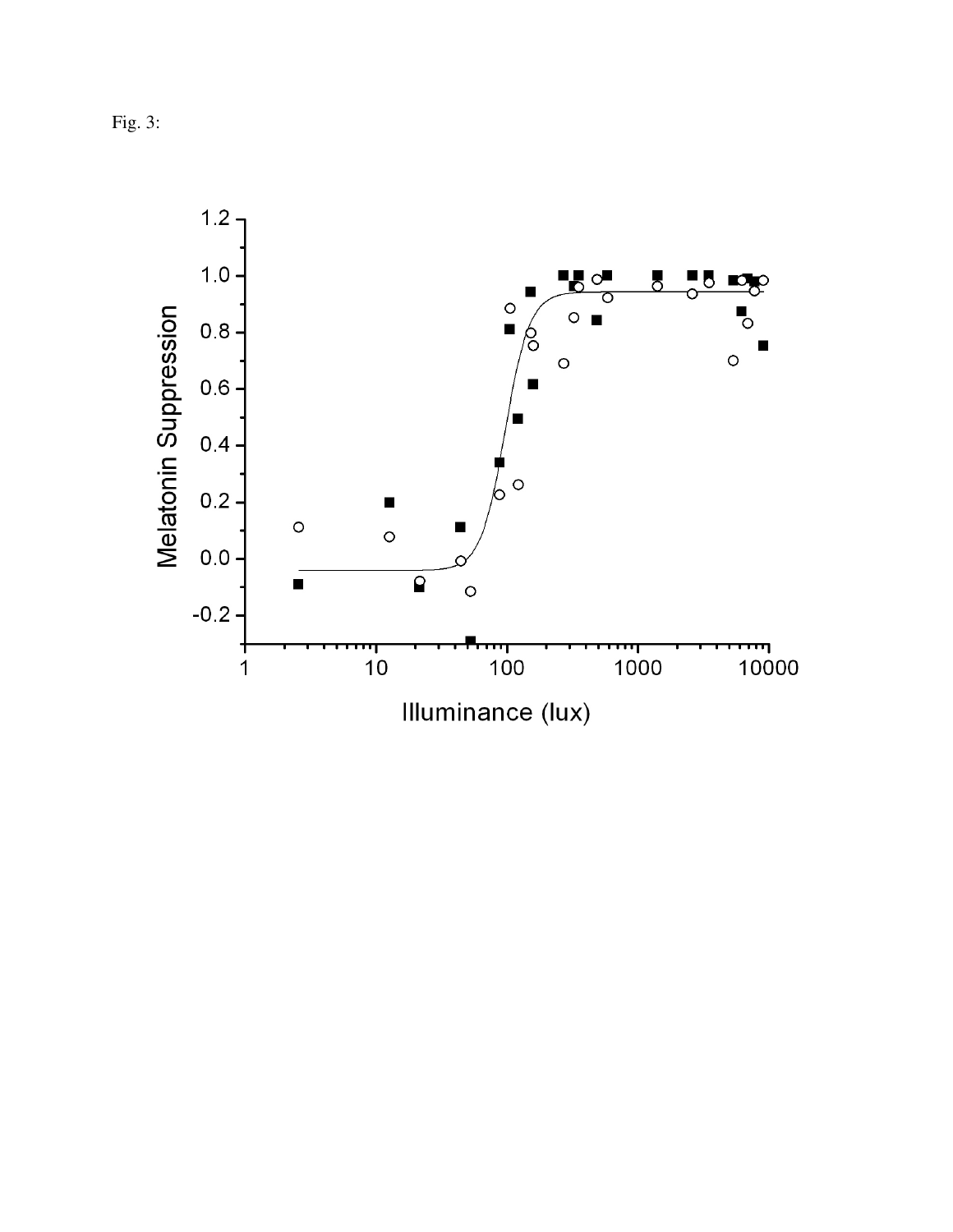Fig. 4:

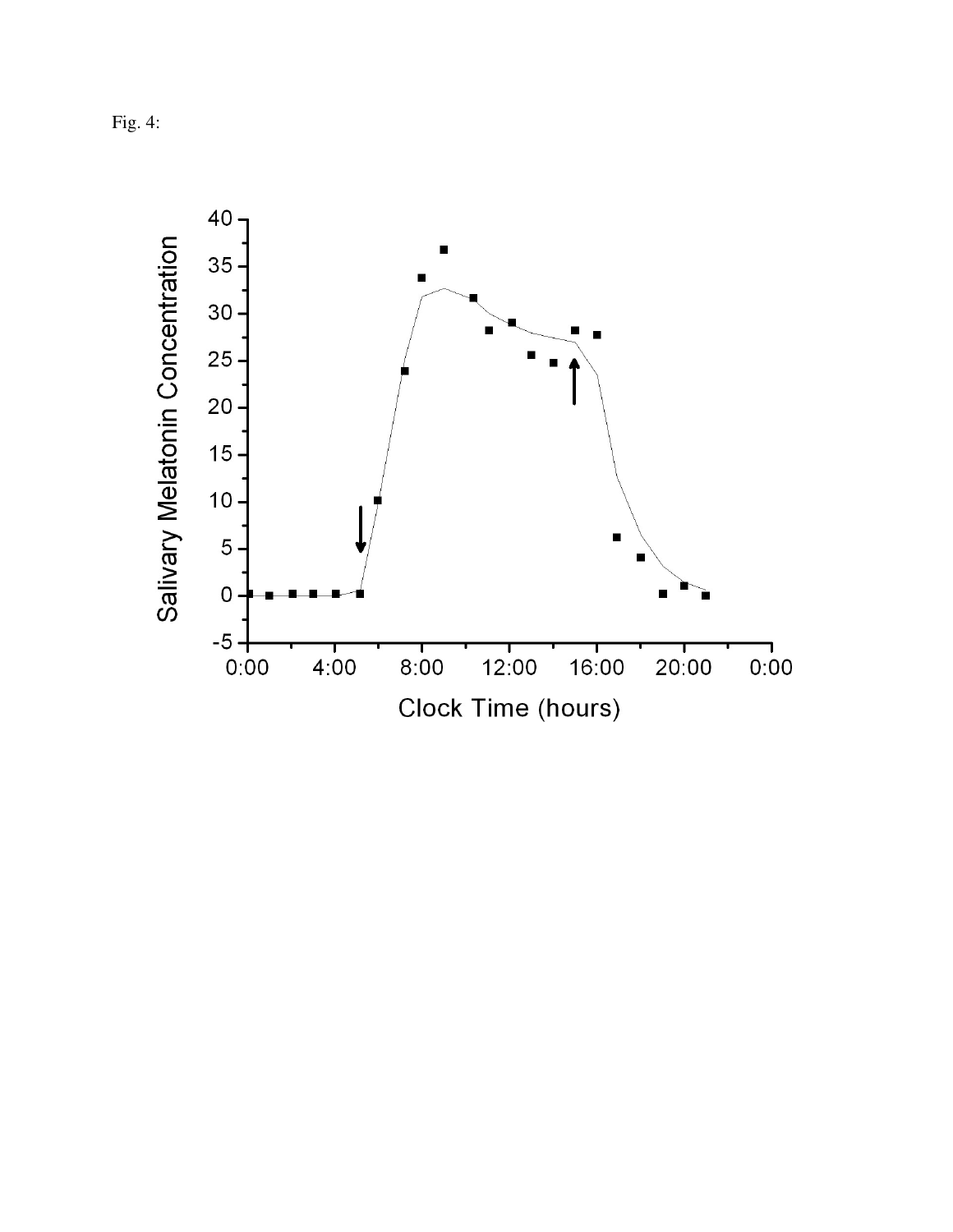Fig. 5:

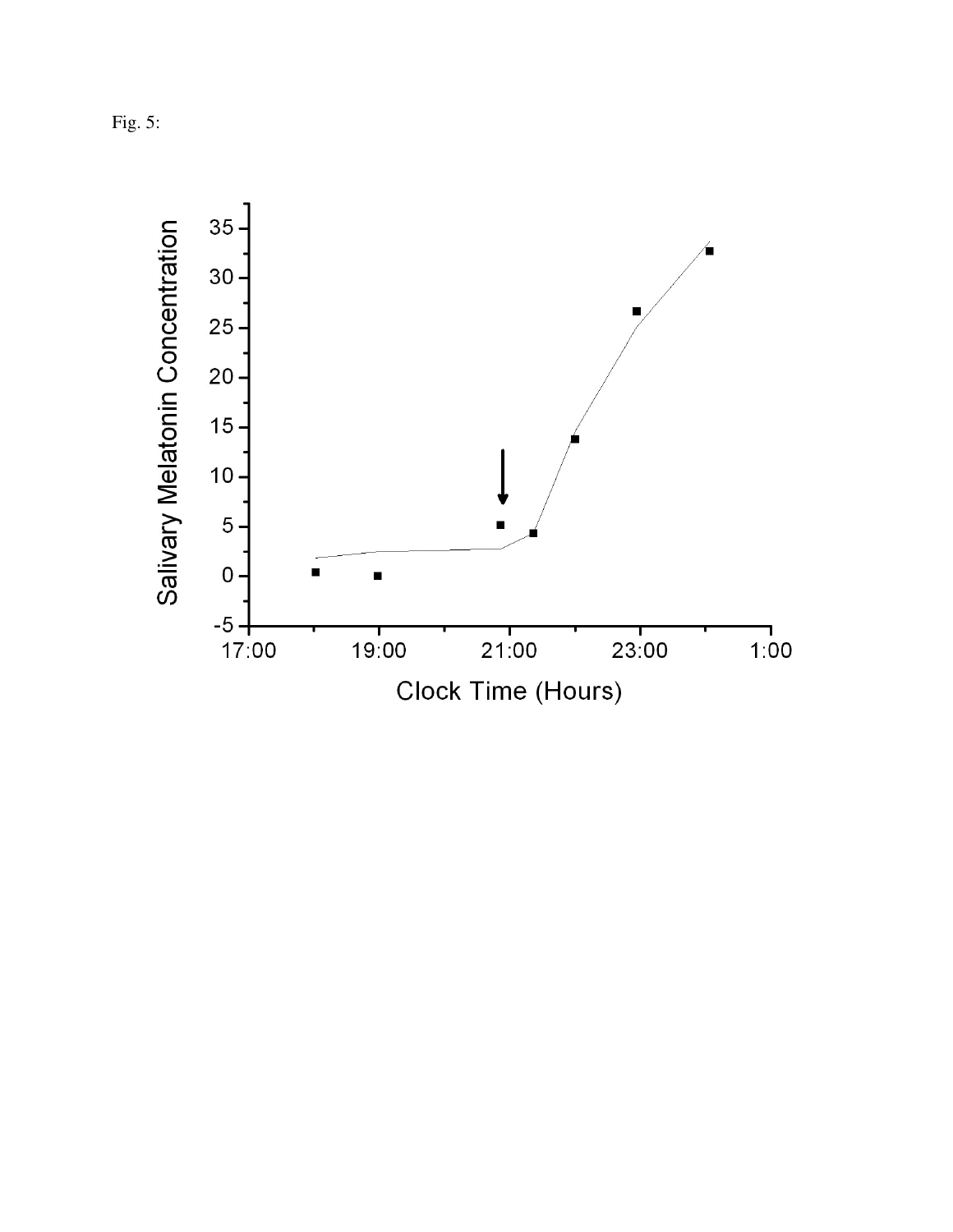Fig. 6:

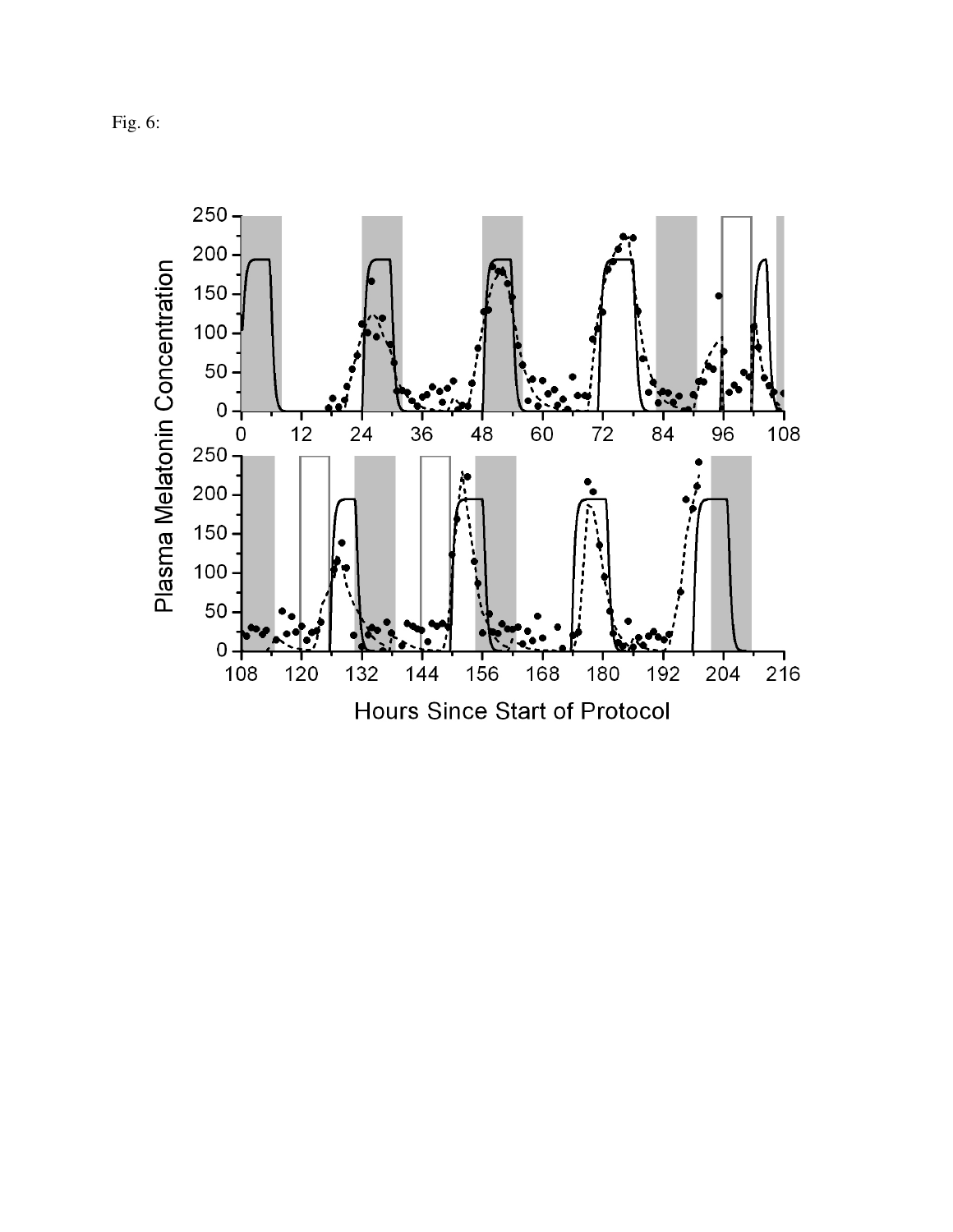Table 1: Estimates of the original melatonin model and the model with incorporated light effect to plasma melatonin data from subjects scheduled to a 6.5-hr continuous bright light (CBL), intermittent bright light (IBL) or very dim light (VDL) exposure. "--" indicates that data were missing or that an accurate value could not be obtained.

|                                | Original melatonin model        |                                  |                                                        |             |            | Model with incorporated light effect |                                  |                                            |                         |            |
|--------------------------------|---------------------------------|----------------------------------|--------------------------------------------------------|-------------|------------|--------------------------------------|----------------------------------|--------------------------------------------|-------------------------|------------|
| <b>Subject</b>                 | <b>SynOn</b><br>(clock<br>hour) | <b>SynOff</b><br>(clock<br>hour) | A(t)<br>(pmol.L<br>$\cdot \underline{\text{min}}^{-1}$ | $R^2_{adj}$ | <b>AIC</b> | <b>SynOn</b><br>(clock<br>hour)      | <b>SynOff</b><br>(clock<br>hour) | A(t)<br>(pmol.L <sup>-</sup><br>$min^{-1}$ | $R^2_{\underline{adj}}$ | <b>AIC</b> |
| <b>Condition</b><br><b>BL</b>  |                                 |                                  |                                                        |             |            |                                      |                                  |                                            |                         |            |
| 19a1v                          | 20.87                           | 8.11                             | 1.19                                                   | 0.13        | 3892.12    | 20.2                                 | 6.10                             | 1.29                                       | 0.96                    | 1844.38    |
| 2006v                          | 20.09                           | 21.91                            | 7.70                                                   | 0.38        | 5420.69    | 20.01                                | 4.17                             | 11.28                                      | 0.98                    | 3238.42    |
| 2012v                          | 5.44                            | 7.87                             | 3.71                                                   | 0.99        | 3536.74    | 22.96                                | 8.03                             | 3.71                                       | 0.99                    | 3541.13    |
| 2036v                          | 4.39                            | 8.30                             | 4.37                                                   | 0.99        | 3279.80    | 4.43                                 | 5.78                             | 2.06                                       | 0.99                    | 2912.51    |
| 2041 <sub>v</sub>              | $\overline{\phantom{a}}$        | 20.51                            | 1003.11                                                | $-0.30$     | 6266.01    | 18.55                                | 5.69                             | 5.40                                       | 0.99                    | 3172.92    |
| 2043v                          | 0.76                            | 3.16                             | 4.05                                                   | 0.82        | 2789.14    | $\overline{\phantom{a}}$             | 6.55                             | 0.72                                       | 0.96                    | 1958.00    |
| <b>Condition</b><br><b>IBL</b> |                                 |                                  |                                                        |             |            |                                      |                                  |                                            |                         |            |
| 19b9v                          | 21.42                           | 7.45                             | 0.89                                                   | 0.94        | 2376.36    | 22.23                                | 7.59                             | 1.07                                       | 0.97                    | 1852.74    |
| 19c4v                          | 20.8                            | 8.09                             | 2.83                                                   | 0.71        | 5178.28    | 20.95                                | 7.29                             | 8.53                                       | 0.90                    | 4480.78    |
| 2004 <sub>v</sub>              | 23.6                            | 8.01                             | 1.01                                                   | 0.82        | 5752.39    | 23.16                                | 8.69                             | 11.52                                      | 0.97                    | 4589.86    |
| 2024v                          | 21.3                            | 8.37                             | 4.00                                                   | 0.94        | 4631.57    | 21.79                                | 7.37                             | 3.98                                       | 0.98                    | 3893.72    |
| 2035v                          | 20.54                           | 5.78                             | 3.84                                                   | 0.91        | 4035.70    | 20.42                                | 5.42                             | 3.06                                       | 0.98                    | 3019.08    |
| 19c9v0t2                       | 20.62                           | 6.72                             | 5.66                                                   | 0.81        | 4562.74    | 20.58                                | 6.17                             | 4.01                                       | 0.90                    | 4151.10    |
| 2042v                          | 21.76                           | $-\, -$                          | 1.14                                                   | 0.93        | 4213.36    | 21.7                                 | $\overline{\phantom{a}}$         | 2.15                                       | 0.96                    | 3783.21    |
| <b>Condition</b><br><b>VDL</b> |                                 |                                  |                                                        |             |            |                                      |                                  |                                            |                         |            |
| 19b1v                          | 22.17                           | 6.38                             | 6.04                                                   | 0.90        | 4507.15    | 22.08                                | 7.27                             | 3.42                                       | 0.88                    | 4636.21    |
| 19c3v                          | 22.13                           | 5.88                             | 4.05                                                   | 0.81        | 5032.53    | 21.84                                | 7.25                             | 4.26                                       | 0.82                    | 4995.12    |
| 2008v                          | 21.41                           | 2.71                             | 2.86                                                   | 0.92        | 3942.86    | 21.31                                | 2.17                             | 2.68                                       | 0.92                    | 3913.54    |
| 2018v                          | 22.50                           | 7.26                             | 4.44                                                   | 0.94        | 4410.99    | 22.3                                 | 7.83                             | 3.85                                       | 0.93                    | 4547.55    |
| 2038v                          | 19.68                           | 20.66                            | 11.77                                                  | 0.96        | 3601.56    | 20.33                                | 6.45                             | 10.81                                      | 0.87                    | 4474.42    |
| 2039v                          | 20.09                           | 23.39                            | 1.59                                                   | 0.94        | 3665.99    | 20.21                                | 5.16                             | 4.42                                       | 0.90                    | 3988.82    |
| 2056v                          | 23.10                           | 6.55                             | 3.49                                                   | 0.96        | 3710.22    | 22.97                                | 7.14                             | 2.94                                       | 0.96                    | 3697.57    |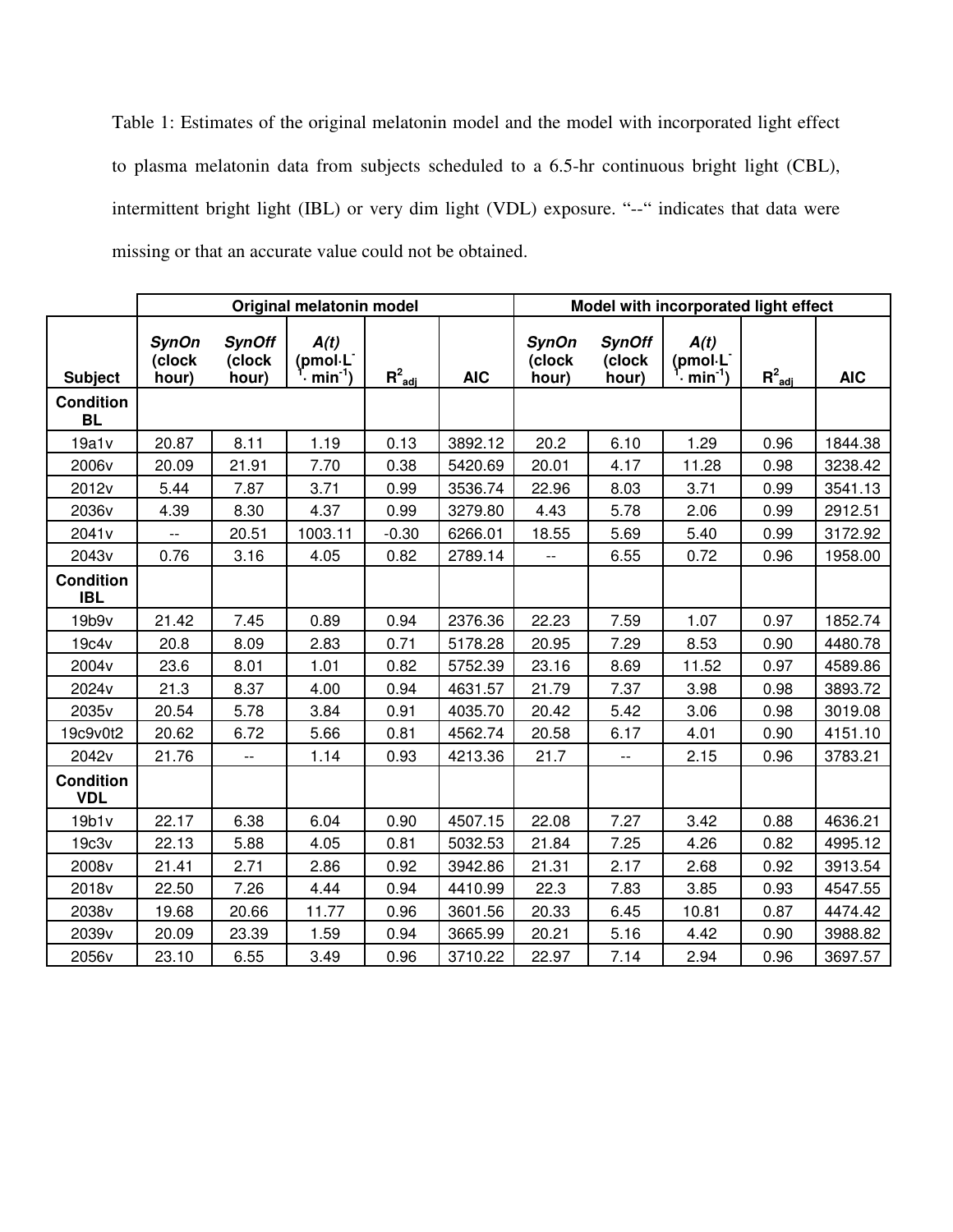Table 2: Estimates of the model with an incorporated salivary melatonin component to full salivary melatonin profiles compared to estimates of the original plasma melatonin model to full plasma melatonin profiles in the same subjects. "--" indicates that data were missing or that an accurate value could not be obtained.

|          |                    | Salivary                        |                                  |                                      |             |            | Plasma                          |                                  |                                      |               |               |
|----------|--------------------|---------------------------------|----------------------------------|--------------------------------------|-------------|------------|---------------------------------|----------------------------------|--------------------------------------|---------------|---------------|
| Subject  | Day of<br>Protocol | <b>SynOn</b><br>(clock<br>hour) | <b>SynOff</b><br>(clock<br>hour) | A(t)<br>$(pmol·L-1·$<br>$min^{-1}$ ) | $R^2_{adj}$ | <b>AIC</b> | <b>SynOn</b><br>(clock<br>hour) | <b>SynOff</b><br>(clock<br>hour) | A(t)<br>$(pmol·L-1·$<br>$min^{-1}$ ) | $R^2_{adj}$   | <b>AIC</b>    |
| 1138U1T3 | $\overline{2}$     | 5.23                            | 7.48                             | 0.13                                 | 0.20        | 27.32      | $\mathbb{H}^{\mathbb{H}}$       | $\mathbb{L}^{\mathbb{L}}$        | $\sim$                               | $\sim$ $\sim$ | $\sim$        |
|          |                    |                                 |                                  |                                      |             |            |                                 |                                  |                                      |               |               |
| 1415U7T6 | $\overline{4}$     | 5.14                            | 14.9                             | 0.28                                 | 0.96        | 37.01      | 5.93                            | 14.48                            | 6.85                                 | 0.94          | 75.52         |
|          | 10                 | 4.98                            | 8.99                             | 0.3                                  | 0.49        | 36.53      | 6.01                            | 15.49                            | 5.61                                 | 0.96          | 69.34         |
|          | 11                 | 6.14                            | 15.58                            | 0.25                                 | 0.80        | 40.09      | 7.12                            | 16.64                            | 3.5                                  | 0.93          | 71.65         |
|          | 17                 | 6.96                            | 10.02                            | 0.63                                 | 0.61        | 45.53      | 6.99                            | 17.02                            | 3.49                                 | 0.76          | 80.63         |
|          | 18                 | 7.91                            | 15.43                            | 0.31                                 | 0.81        | 36.76      | 7.1                             | 15.6                             | 3.35                                 | 0.92          | 62.22         |
|          | 20                 | 6.98                            | 15.48                            | 0.36                                 | 0.92        | 44.91      | 6.11                            | $\overline{a}$                   | 3.19                                 | 0.05          | 102.53        |
|          | 46                 | $\sim$                          | 11.34                            | 0.56                                 | 0.76        | 53.83      | $\sim$                          | $\sim$                           | $\overline{a}$                       | $\sim$        | $\sim$        |
|          |                    |                                 |                                  |                                      |             |            |                                 |                                  |                                      |               |               |
| 1451U4T4 | 3                  | 0.06                            | $\mathbb{L}^{\mathbb{L}}$        | 0.15                                 | 0.89        | 26.43      | 2.1                             | 7.48                             | 2.56                                 | 0.71          | 81.46         |
|          | 13                 | 1.96                            | $\sim$                           | 0.13                                 | 0.93        | 19.89      | $\mathbf{2}$                    | 7.95                             | 6.49                                 | 0.96          | 83.85         |
|          |                    |                                 |                                  |                                      |             |            |                                 |                                  |                                      |               |               |
| 1459U4T4 | 6                  | 20.09                           | 21.12                            | 0.4                                  | 0.32        | 48.6       | 18.03                           | 2.95                             | 6.22                                 | 0.98          | 55.12         |
|          |                    |                                 |                                  |                                      |             |            |                                 |                                  |                                      |               |               |
| 1459U5T6 | $\overline{2}$     | 20.02                           | 22.97                            | 0.19                                 | 0.88        | 35.46      | 21.06                           | 3.56                             | 3.96                                 | 0.96          | 65.87         |
|          | 6                  | 22.49                           | 5.35                             | 0.33                                 | 0.83        | 37.75      | $\sim$                          | $\sim$                           | н.                                   | $\sim$        | $\sim$        |
|          | $\overline{7}$     | $\sim$                          | $\sim$                           | 0.7                                  | 0.11        | 64.97      | 22.07                           | 3.2                              | 6.25                                 | 0.92          | 61.48         |
|          |                    |                                 |                                  |                                      |             |            |                                 |                                  |                                      |               |               |
| 1459U5T7 | 5                  | $\sim$                          | 6.75                             | 0.2                                  | 0.93        | 28.08      | $\sim$                          | $\sim$                           | $\sim$ $-$                           | $\sim$        | $\sim$ $\sim$ |
|          |                    |                                 |                                  |                                      |             |            |                                 |                                  |                                      |               |               |
| 1531U6T6 | $\overline{7}$     | $\sim$                          | 19                               | 3.71                                 | 0.60        | 72         | 18.01                           | 23.93                            | $\overline{7}$                       | 0.95          | 85.5          |
|          |                    |                                 |                                  |                                      |             |            |                                 |                                  |                                      |               |               |
| 1573U6T2 | $\overline{c}$     | 18.16                           | 2.55                             | 0.4                                  | 0.95        | 35.37      | $\sim$                          | н.                               | н.                                   | $\sim$        | $\sim$        |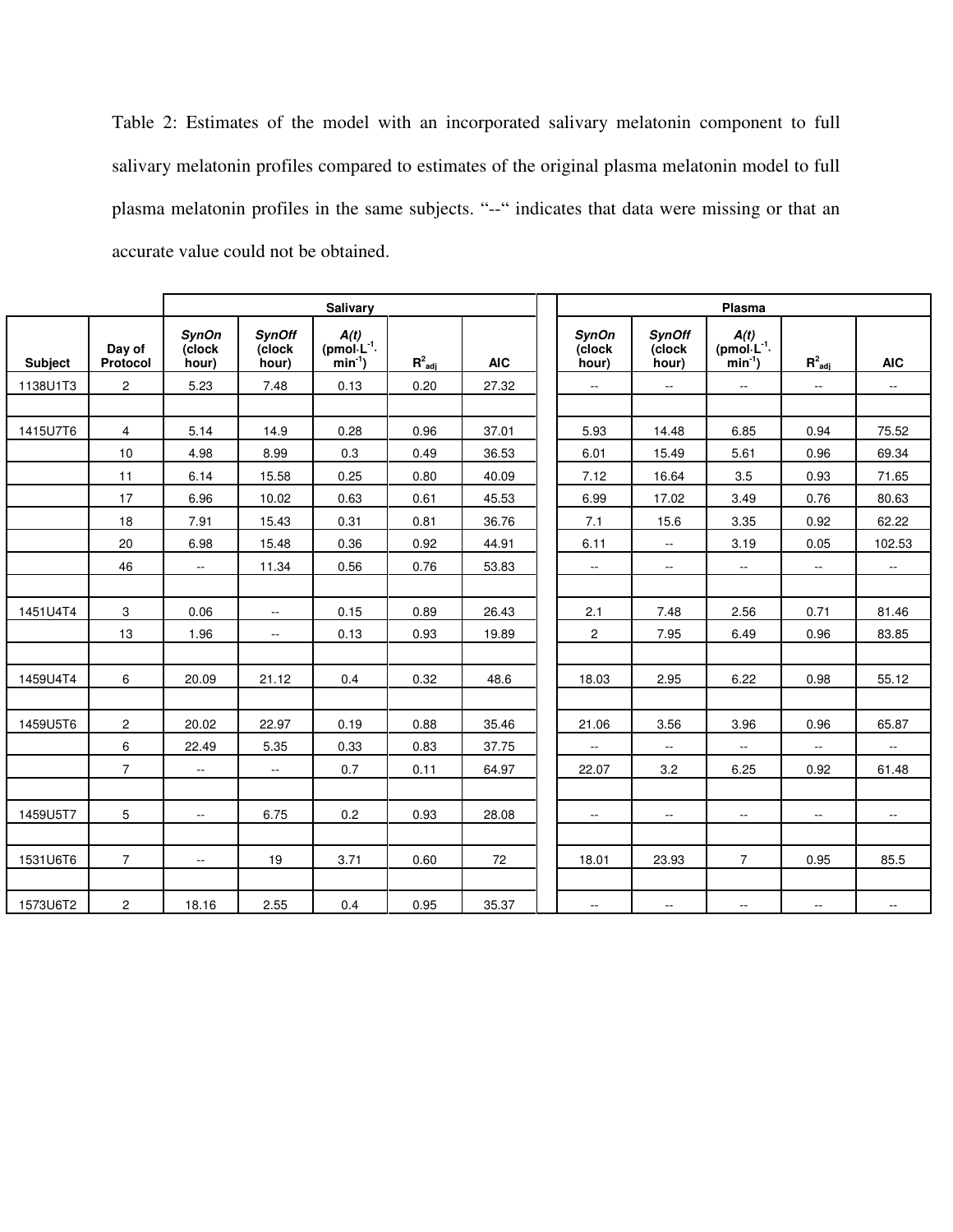Table 3: Estimates of the model with an incorporated salivary melatonin component to the rising portion of the salivary melatonin concentration. "--" indicates that data were missing or that an accurate value could not be obtained.

|          | Day of   | SynOn<br>(clock |       |            |
|----------|----------|-----------------|-------|------------|
| Subject  | Protocol | hour)           | $R^2$ | <b>AIC</b> |
| 1415U7T6 | 7        | 4.30            | 1.00  | 11.56      |
|          | 8        | 5.60            | 1.00  | 17.42      |
|          | 9        | 3.02            | 0.80  | 40.10      |
|          | 15       | 5.98            | 0.92  | 39.18      |
|          | 16       | 7.05            | 0.97  | 32.48      |
|          | 21       | 8.03            | 0.98  | 15.90      |
|          | 30       |                 | 0.97  | 23.60      |
|          | 31       |                 | 1.00  | 14.00      |
|          | 33       |                 | 1.00  | 6.76       |
|          | 38       | 3.15            | 1.00  | 9.82       |
|          |          |                 |       |            |
| 1459U5T6 | 5        |                 | 0.79  | 24.23      |
|          |          |                 |       |            |
| 1459U5T7 | 10       | 20.87           | 0.98  | 22.91      |
|          | 11       |                 | 1.00  | 10.12      |
|          |          |                 |       |            |
| 1531U6T6 | 8        | 18.97           | 0.99  | 24.49      |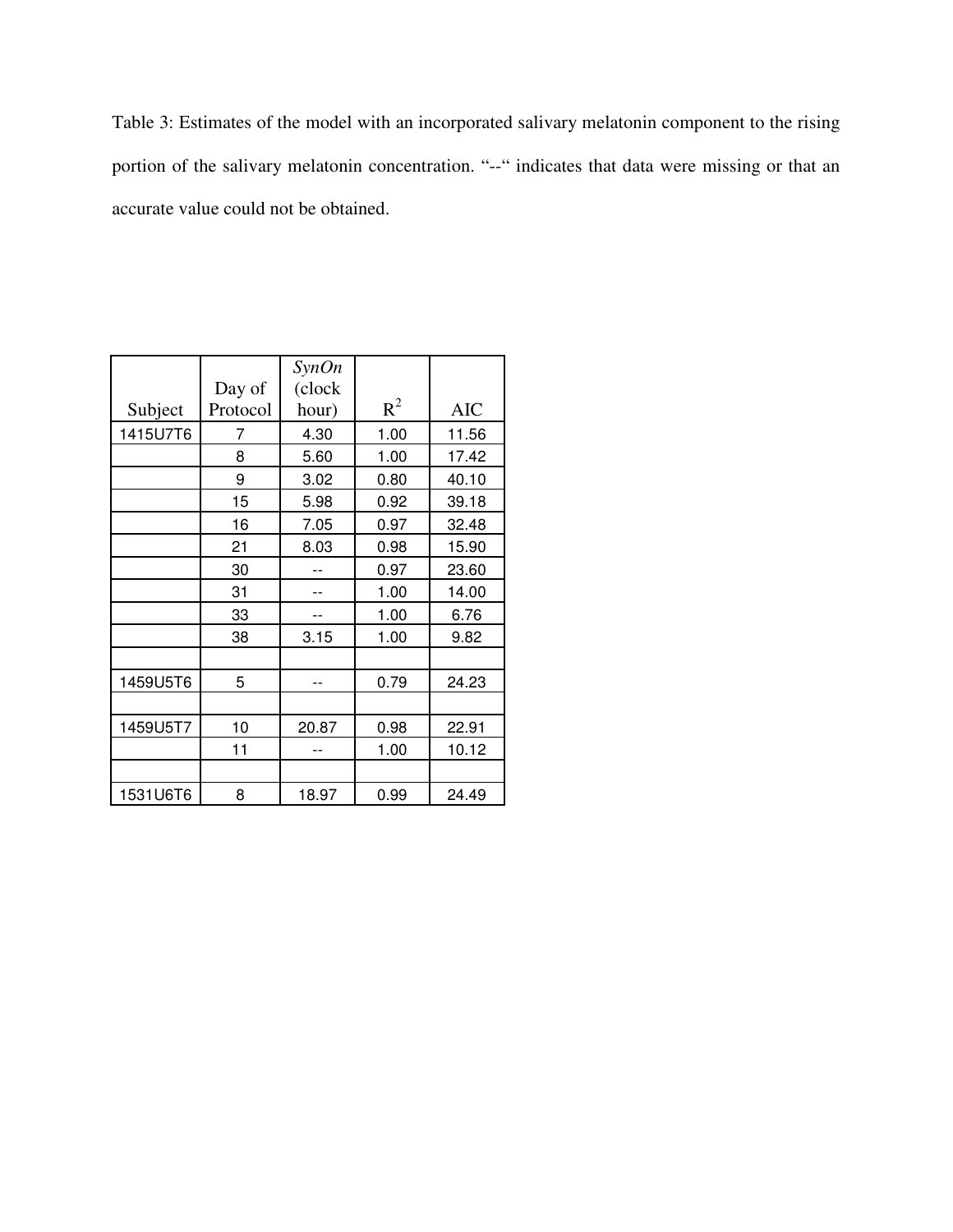Table 4: Estimates of the model with an incorporated salivary melatonin component to the rising portion of full salivary melatonin profiles. "--" indicates that data were missing or that an accurate value could not be obtained.

|          |                | SynOn (clock<br>hour)    |       |            | SynOn (clock<br>hour)    |
|----------|----------------|--------------------------|-------|------------|--------------------------|
|          |                | estimated                |       |            | estimated                |
|          | Day of         | from rise                |       |            | from full                |
| Subject  | Protocol       | only                     | $R^2$ | <b>AIC</b> | curve                    |
|          |                |                          |       |            |                          |
| 1415U7T6 | 4              | 5.15                     | 1.00  | 14.04      | 5.14                     |
|          | 10             | 6.27                     | 0.97  | 24.08      | 4.98                     |
|          | 11             | $\overline{\phantom{a}}$ | 0.99  | 22.49      | 6.14                     |
|          | 17             | 6.68                     | 0.91  | 32.12      | 6.96                     |
|          | 18             | $\overline{\phantom{a}}$ | 0.91  | 26.78      | 7.91                     |
|          | 20             | 7.00                     | 1.00  | 16.46      | 6.98                     |
|          | 46             | 8.50                     | 1.00  | 20.06      | $\overline{\phantom{a}}$ |
|          |                |                          |       |            |                          |
| 1451U4T4 | 3              | 22.98                    | 0.96  | 18.73      | 0.06                     |
|          | 13             | 0.19                     | 0.96  | 20.05      | 1.96                     |
|          |                |                          |       |            |                          |
| 1459U4T4 | 6              | 17.08                    | 0.98  | 22.04      | 20.09                    |
|          |                |                          |       |            |                          |
| 1459U5T6 | $\overline{c}$ | 20.03                    | 0.99  | 19.08      | 20.02                    |
|          | 6              | 21.00                    | 0.95  | 23.01      | 22.49                    |
|          | $\overline{7}$ | 20.88                    | 0.80  | 32.28      | $\overline{\phantom{m}}$ |
|          |                |                          |       |            |                          |
| 1459U5T7 | 5              | $-$                      | 0.99  | 21.96      | $-$                      |
|          |                |                          |       |            |                          |
| 1531U6T6 | $\overline{c}$ | 11.42                    | 1.00  | 14.24      | $-$                      |
|          | $\overline{7}$ | 17.02                    | 0.98  | 33.47      | --                       |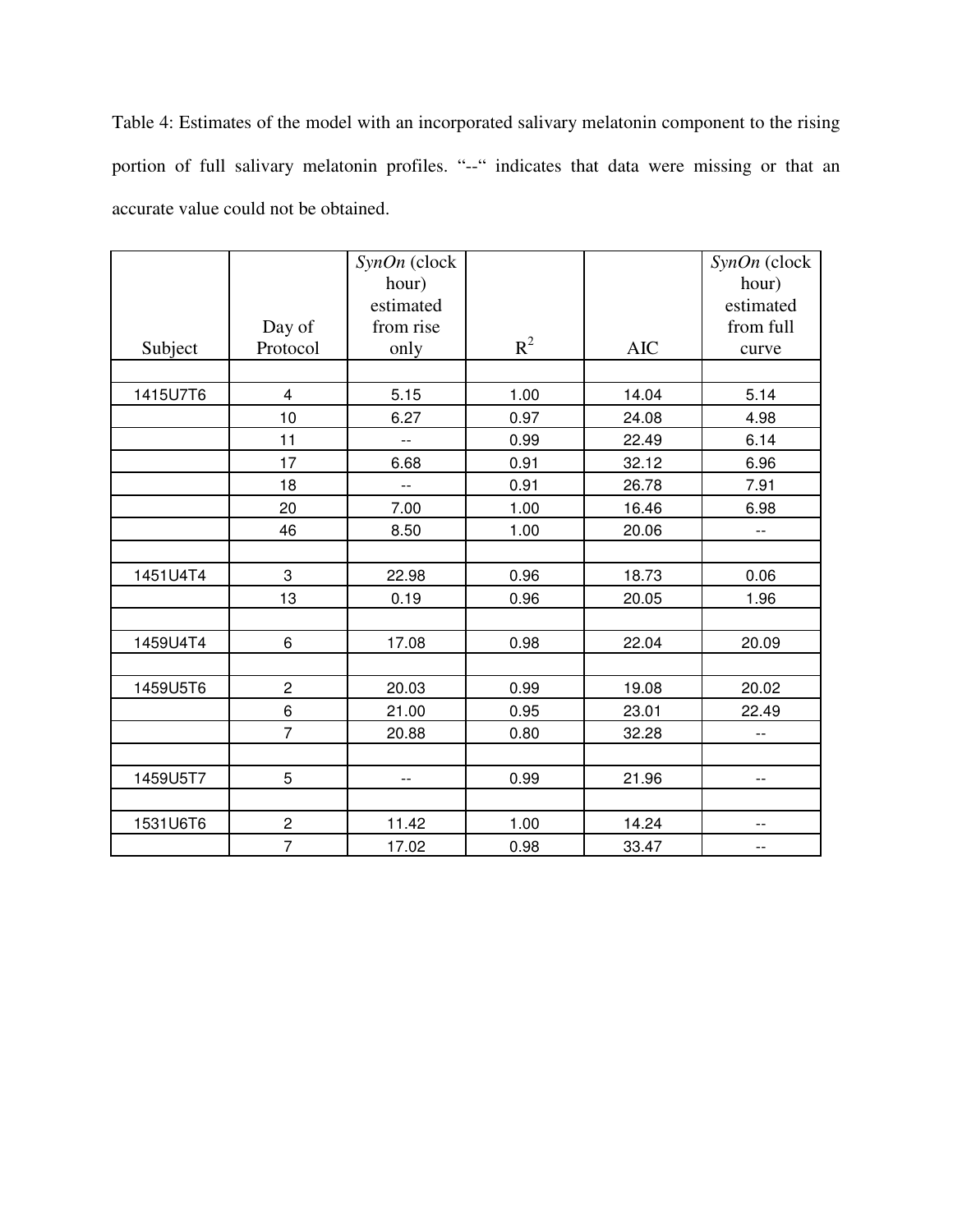- 1. Klerman EB, Gershengorn HB, Duffy JF, Kronauer RE. Comparisons of the variability of three markers of the human circadian pacemaker. J Biol Rhythms 2002; 17:181-193.
- 2. Arendt J. Melatonin: characteristics, concerns, and prospects. J Biol Rhythms 2005; 20(4):291-303.
- 3. Gronfier C, Wright Jr. KP, Kronauer RE, Jewett ME, Czeisler CA. Efficacy of a single sequence of intermittent bright light pulses for delaying circadian phase in humans. Am J Physiol Endocrinol Metab 2004; 287:E174-E181.
- 4. Smith KA, Schoen MW, Czeisler CA. Adaptation of human pineal melatonin suppression by recent photic history. J Clin Endocrinol Metab 2004; 89:3610-3614.
- 5. Van Coevorden A, Mockel J, Laurent E et al. Neuroendocrine rhythms and sleep in aging men. Am J Physiol 1991; 260:E651-E661.
- 6. Zeitzer JM, Daniels JE, Duffy JF et al. Do plasma melatonin concentrations decline with age? Am J Med 1999; 107:432-436.
- 7. Klerman EB, Shanahan TL, Brotman DJ et al. Photic resetting of the human circadian pacemaker in the absence of conscious vision. J Biol Rhythms 2002; 17:548-555.
- 8. Klein DC, Moore RY. Pineal N-acetyltransferase and hydroxyindole-Omethyltransferase: Control by the retinohypothalamic tract and the suprachiasmatic nucleus. Brain Res 1979; 174:245-262.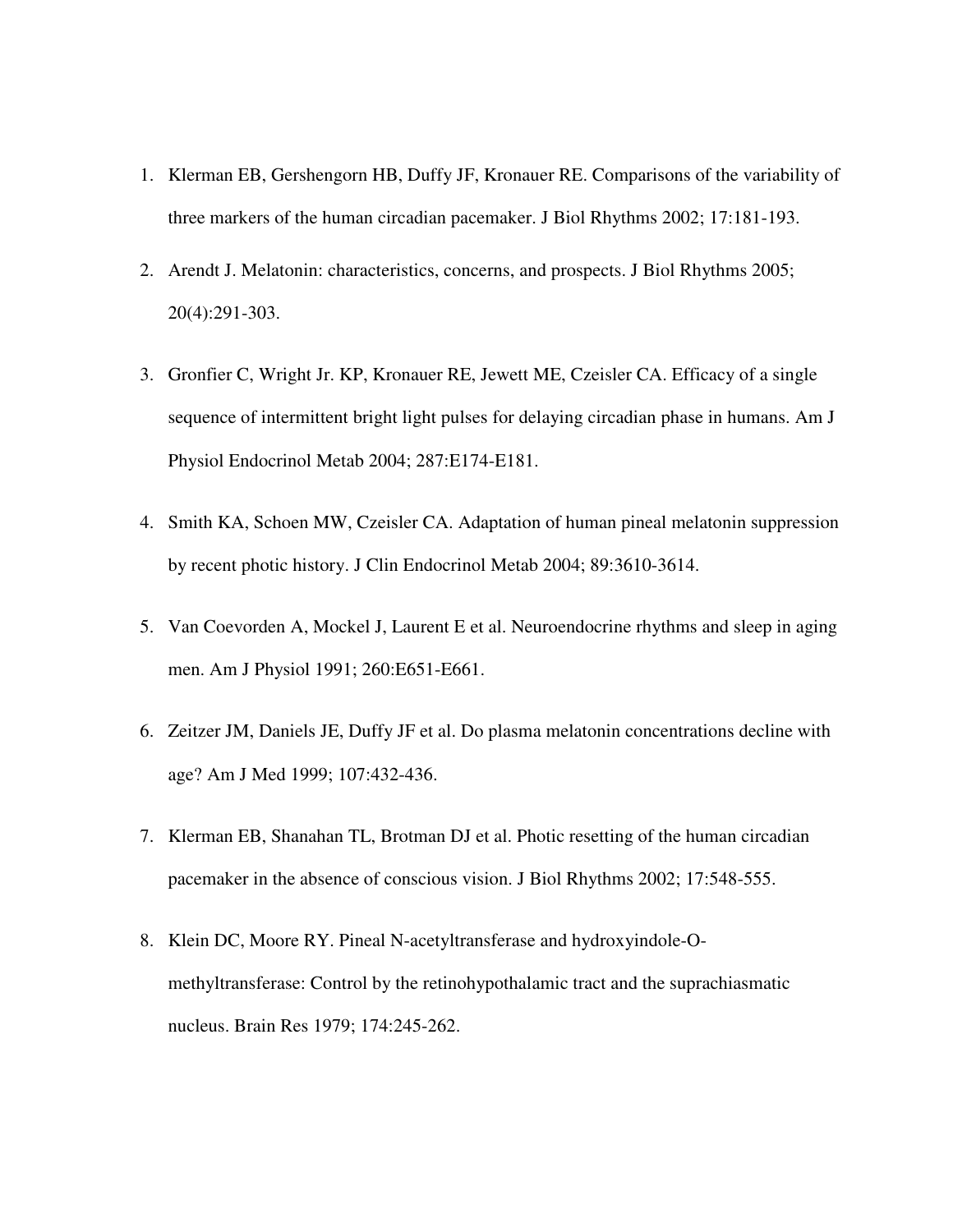- 9. Zeitzer JM, Dijk DJ, Kronauer RE, Brown EN, Czeisler CA. Sensitivity of the human circadian pacemaker to nocturnal light: Melatonin phase resetting and suppression. J Physiol (Lond ) 2000; 526(3):695-702.
- 10. Brainard GC, Hanifin JP, Greeson JM et al. Action spectrum for melatonin regulation in humans: Evidence for a novel circadian photoreceptor. J Neurosci 2001; 21(16):6405-6412.
- 11. Thapan K, Arendt J, Skene DJ. An action spectrum for melatonin suppression: Evidence for a novel non-rod, non-cone photoreceptor system in humans. J Physiol 2001; 535(1):261-267.
- 12. Wright HR, Lack LC. Effect of light wavelength on suppression and phase delay of the melatonin rhythm. Chronobiol Int 2001; 18(5):801-808.
- 13. Cajochen C, Munch M, Kobialka S et al. High sensitivity of human melatonin, alertness, thermoregulation, and heart rate to short wavelength light. J Clin Endocrinol Metab 2005; 90(3):1311-1316.
- 14. Brown EN, Choe Y, Shanahan TL, Czeisler CA. A mathematical model of diurnal variations in human plasma melatonin levels. Am J Physiol 1997; 272:E506-E516.
- 15. Voultsios A, Kennaway DJ, Dawson D. Salivary melatonin as a circadian phase marker: Validation and comparison to plasma melatonin. J Biol Rhythms 1997; 12(5):457-466.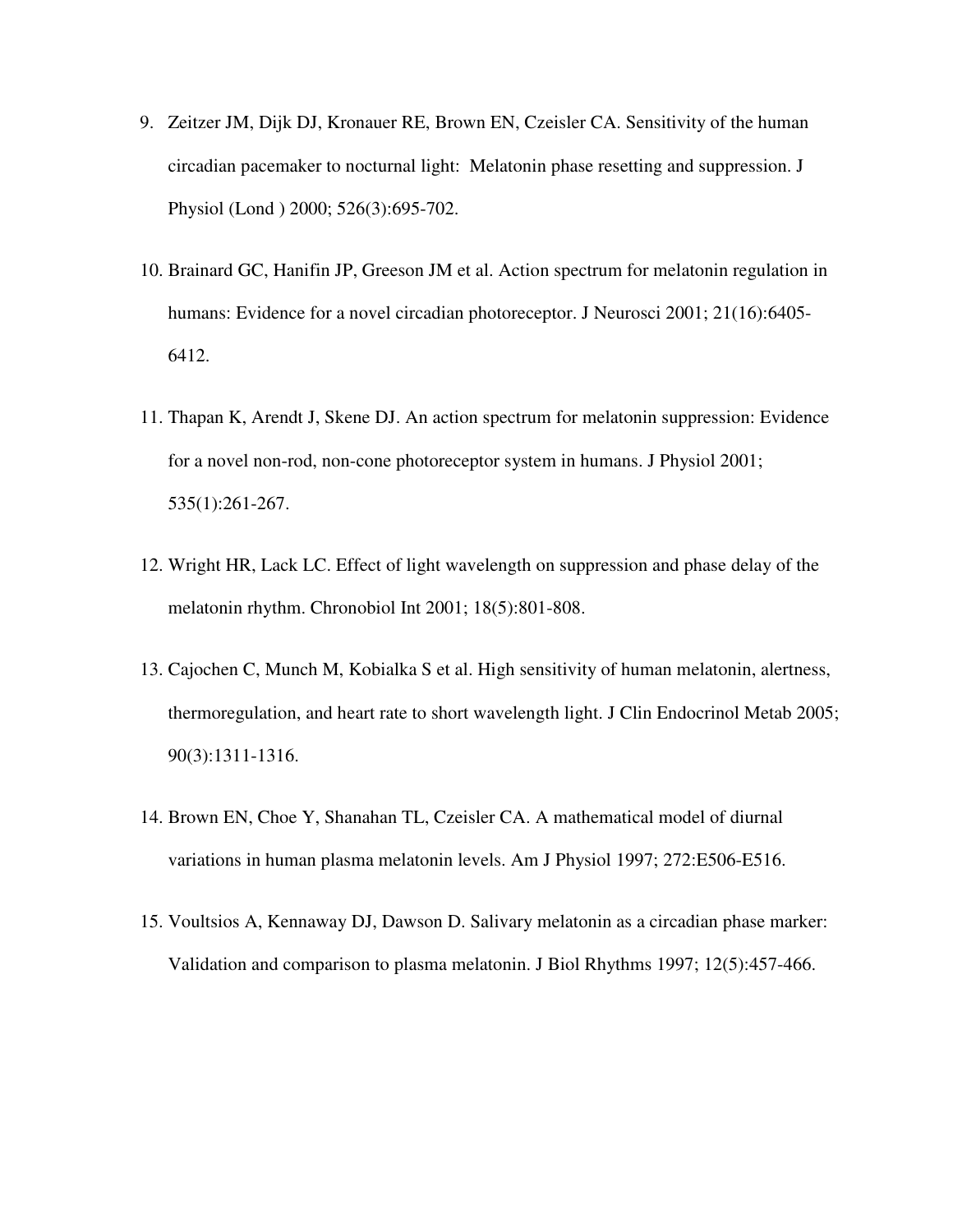- 16. Kronauer RE, Forger DB, Jewett ME. Quantifying human circadian pacemaker response to brief, extended, and repeated light stimuli over the photopic range. J Biol Rhythms 1999; 14(6):500-515.
- 17. Weissbach H, Redfield BG, Axelrod J. Biosynthesis of melatonin: enzymic conversion of serotonin to N-acetylserotonin. Biochim Biophys Acta 1960; 43:352-353.
- 18. Axelrod J, Weissbach H. Enzymatic O-methylation of N-acetylserotonin to melatonin. Science 1960; 131:1312.
- 19. Rollag MD, Morgan RJ, Niswender GD. Route of melatonin secretion in sheep. <None Specified> 1978; 673(684):2048-28416.
- 20. Cardinali DP, Lynch HJ, Wurtman RJ. Binding of melatonin to human and rat plasma proteins. Endocrinology 1972; 91:1213-1218.
- 21. Kopin IJ, Pare CMB, Axelrod J, Weissbach H. The fate of melatonin in animals. J Biol Chem 1961; 236:3072-3075.
- 22. Gronfier C, Wright Jr KP, Kronauer RE, Czeisler CA. Entrainment of the human circadian pacemaker to longer-than-24h days. Proc Natl Acad Sci 2007; 104(21):9081- 9086.
- 23. Brown EN, Czeisler CA. The statistical analysis of circadian phase and amplitude in constant-routine core-temperature data. J Biol Rhythms 1992; 7:177-202.
- 24. Duffy JF. Constant Routine. In: Carskadon MA, editor. Encyclopedia of Sleep and Dreaming. New York: Macmillan Publishing Company, 1993: 134-136.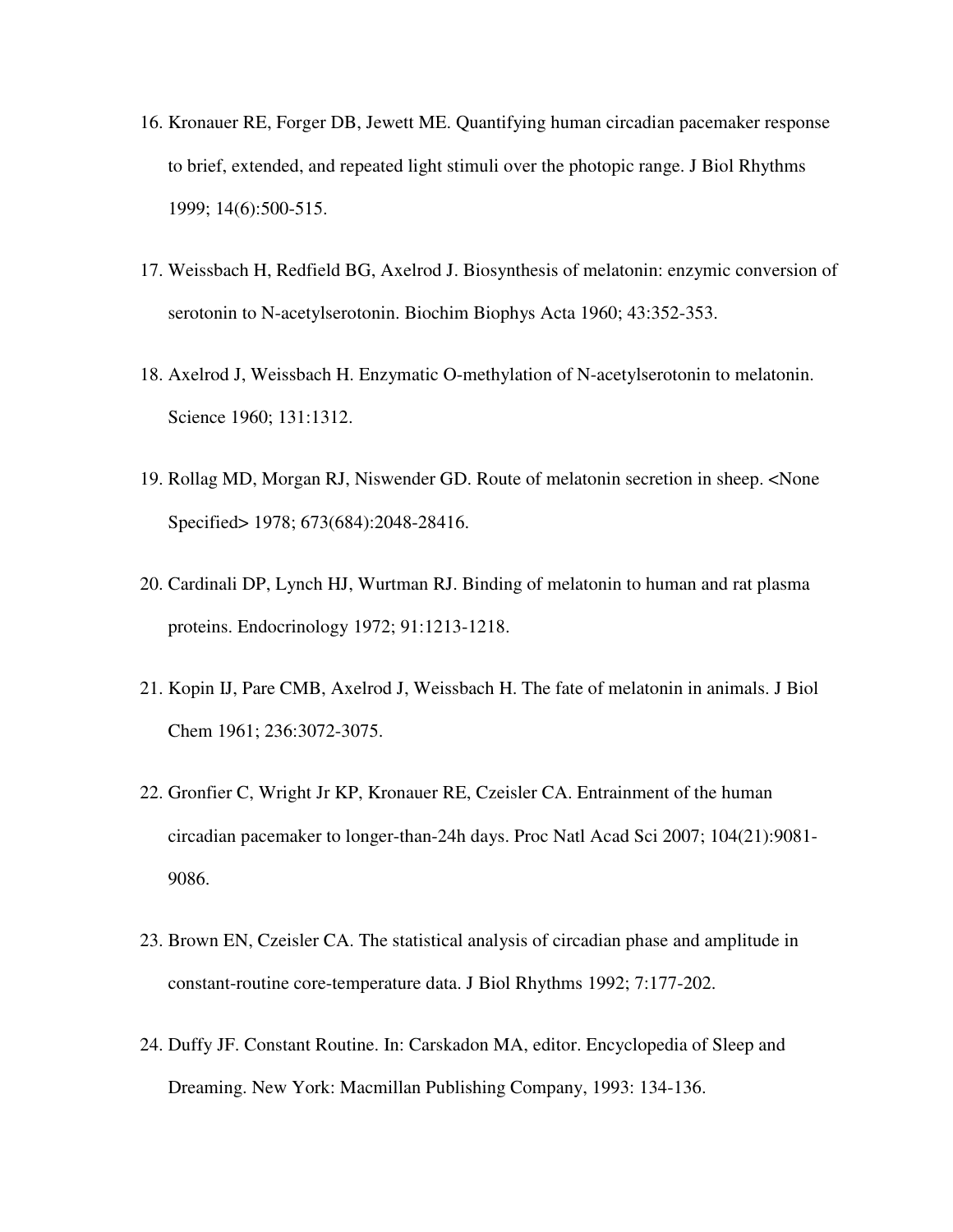- 25. Duffy JF, Wright KP, Jr. Entrainment of the human circadian system by light. J Biol Rhythms 2005; 20(4):326-338.
- 26. Gronfier C, Wright Jr. KP, Czeisler CA. Time course of melatonin suppression in response to intermittent bright light exposure in humans. Journal of Sleep Research 11[Supplement 1, June 2002], 86-87. 2002.
- 27. Duffy JF, Kronauer RE, Czeisler CA. Phase-shifting human circadian rhythms: Influence of sleep timing, social contact and light exposure. J Physiol (Lond ) 1996; 495(1):289- 297.
- 28. Klerman EB, Rimmer DW, Dijk DJ, Kronauer RE, Rizzo JF, III, Czeisler CA. Nonphotic entrainment of the human circadian pacemaker. Am J Physiol 1998; 274:R991-R996.
- 29. Kronauer RE. A quantitative model for the effects of light on the amplitude and phase of the deep circadian pacemaker, based on human data. In: Horne J, editor. Sleep '90, Proceedings of the Tenth European Congress on Sleep Research. Dusseldorf: Pontenagel Press, 1990: 306-309.
- 30. Jewett ME, Rimmer DW, Duffy JF, Klerman EB, Kronauer RE, Czeisler CA. Human circadian pacemaker is sensitive to light throughout subjective day without evidence of transients. Am J Physiol 1997; 273:R1800-R1809.
- 31. May CD, Dean II DA, Jewett ME. A new mathematical definition of CBTmin improves model predictions of the effect of light on the circadian pacemaker in amplitude suppression protocols. Society for Research on Biological Rhythms . 2002.